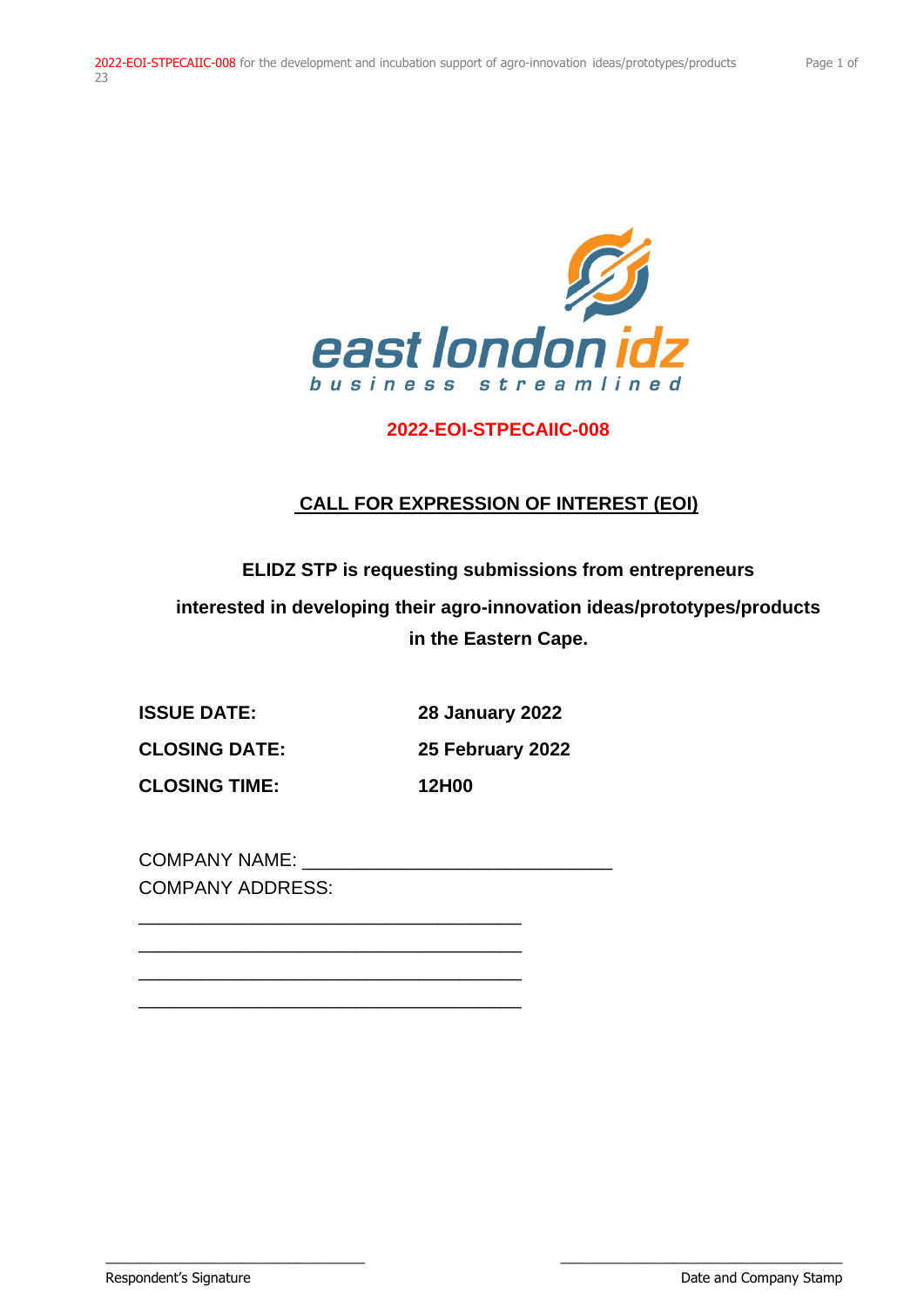### **SCHEDULE OF CONTENTS**

|                 | <b>Section No</b>                                                         | Page |
|-----------------|---------------------------------------------------------------------------|------|
| $\mathbf{1}$    |                                                                           |      |
| 2               |                                                                           |      |
| 3               |                                                                           |      |
|                 |                                                                           |      |
| $\overline{4}$  | PLEASE NOTE THE FOLLOWING CONDITIONS ARE APPLICABLE TO ALL TENDERS.  15   |      |
| 5               |                                                                           |      |
| 6               |                                                                           |      |
| $\overline{7}$  | BROAD-BASED BLACK ECONOMIC EMPOWERMENT AND SOCIO-ECONOMIC OBLIGATIONS  16 |      |
| 8               |                                                                           |      |
| 9               |                                                                           |      |
| 10 <sup>1</sup> |                                                                           |      |
| 11              |                                                                           |      |
| 12 <sup>2</sup> |                                                                           |      |
| 13              |                                                                           |      |
| 14              |                                                                           |      |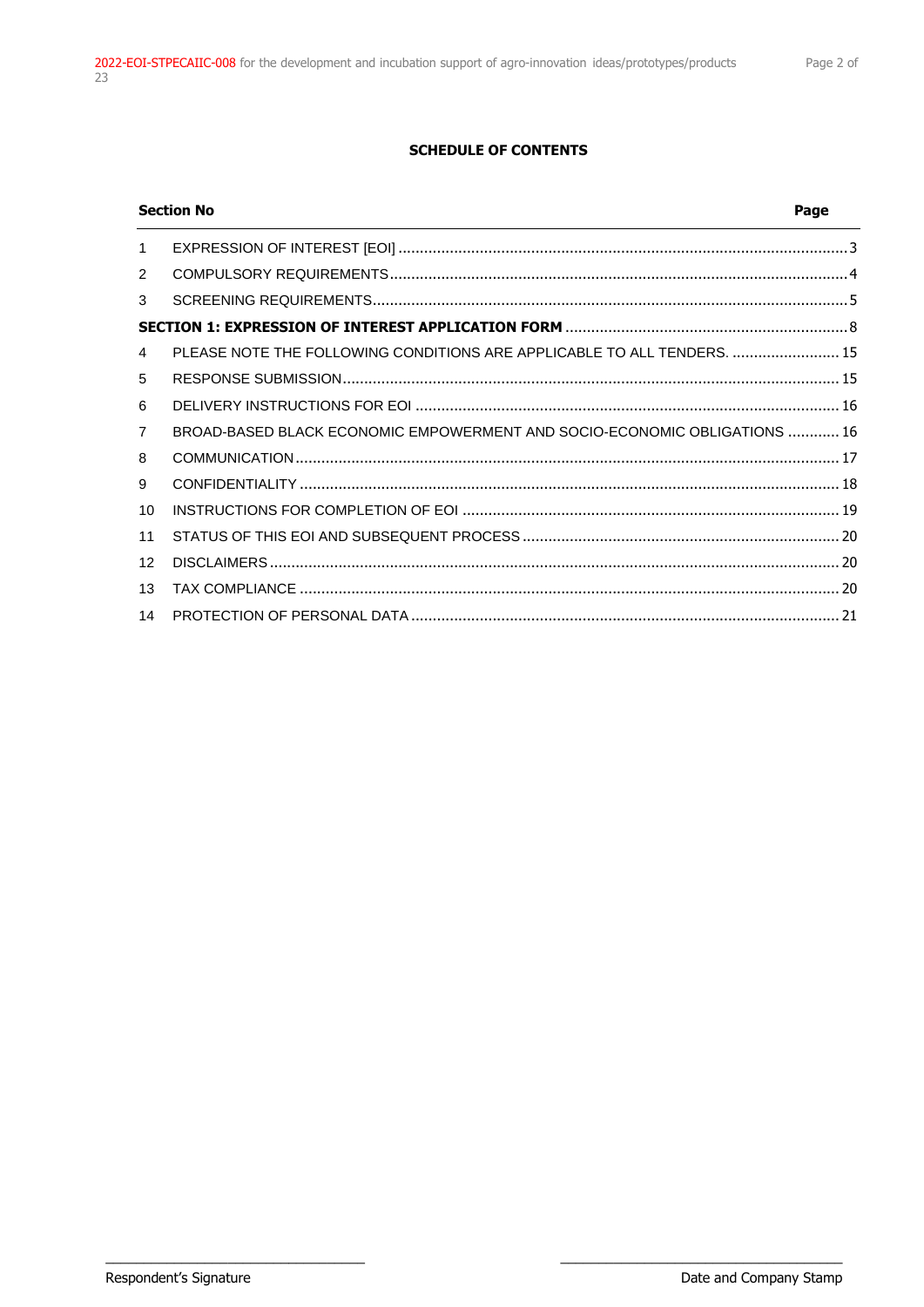

Lower Chester Road, Sunnyridge, East London, 5201 | PO Box 5458, Greenfields, East London, 5208 | Republic of South Africa Tel: +27 43 702 8200 | Fax: +27 43 702 8251 | www.elidz.co.za

# **EOI for the development and incubation support of agro-innovation ideas/prototypes/products**

## **SECTION 1: NOTICE TO RESPONDENTS**

## <span id="page-2-0"></span>**1 EXPRESSION OF INTEREST [EOI]**

Respondents should note that ELIDZ STP would only approach the entrepreneurs, that have completed and submitted an EOI to ELIDZ STP through this procurement process.

The ELIDZ STP and its partners aimed at identifying agro-innovation entrepreneurs with ideas/prototypes/products to support their development.

Through this call, Eastern Cape entrepreneurs, SMMEs and/or Start-Ups will have the opportunity to get support for market testing, demonstration and validation in real market and operational settings, thereby enabling exploitation and market uptake of locally developed innovative products and technology solutions.

The current EOI call is looking at respondents in the following 3 categories:

- New ideas and technologies to disrupt the agro-processing space.
- Technologies and agro-innovations to be piloted (prototype development).
- Technologies and agro-innovations ready for market and at a commercialization stage

This initiative is aimed at facilitating an enabling environment for the advancement of technology innovation and commercialisation by adopting a value chain approach which is in line with the Eastern Cape Provincial Agro Industry Development Plan which also aims to drive economic growth and socio-economic development in the province.

ELIDZ STP and its partners are looking to provide incubation support to Agri-innovation startups, innovators, and entrepreneurs in the Eastern Cape.

Respondents expressing an interest to participate in this EOI must qualify in terms of the minimum predetermined requirements, which will be articulated below.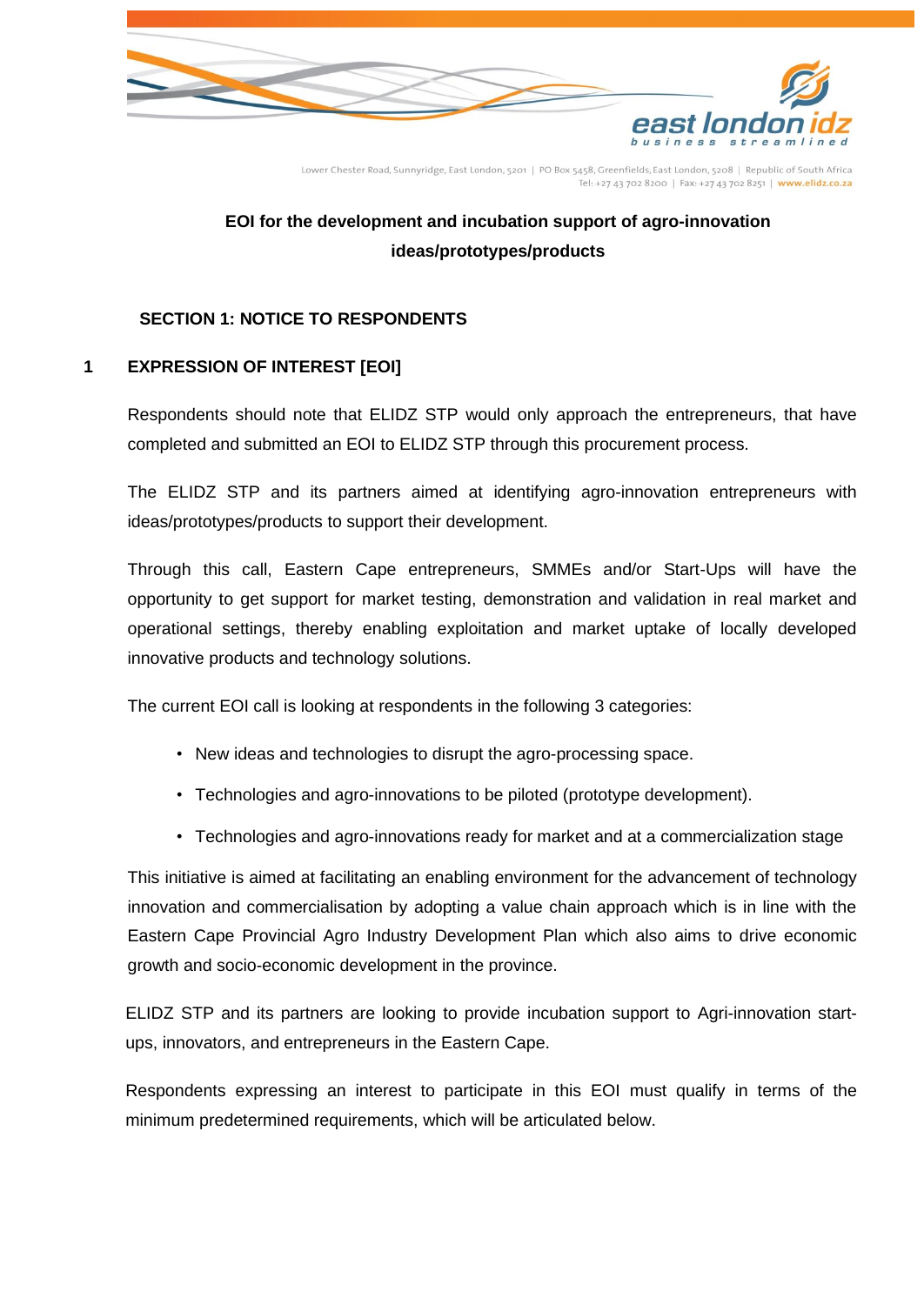

Lower Chester Road, Sunnyridge, East London, 5201 | PO Box 5458, Greenfields, East London, 5208 | Republic of South Africa Tel: +27 43 702 8200 | Fax: +27 43 702 8251 | www.elidz.co.za

## <span id="page-3-0"></span>**2. COMPULSORY REQUIREMENTS**

### **2.1 Pre-qualification criteria**

- ➢ Be an SMME based in the Eastern Cape Province
- $\triangleright$  Have a business or solution that is at pre-revenue stage.
- ➢ Business/project innovation that are based and/or have knowledge focus, preferably technology innovation.
- ➢ Planned outcome set the project up for further investment by investors.
- $\triangleright$  Preference will be given from the following value chains:
	- o Dairy industry
	- o Grain industry
	- o Horticulture industry
	- o Meat industry
	- o Animal Fibres industry
	- o Game industry
	- o Forestry industry\*
	- o Aquaculture industry\*
	- o Niche industries (Chicory, Pineapple, Natural fibres -Cannabis and Flax, Medicinal plants)
	- ➢ Applications must be from one of the categories below:
		- o New ideas and technologies to disrupt the agro-processing space.
		- o Technologies and innovation to be piloted (prototype development)
		- $\circ$  Technologies and innovations ready for market and at a commercialisation stage
	- ➢ Business profile and CV of the project members.
	- ➢ **Individuals with agro-innovations and technology that need support are welcome to apply for this programme. However, those who are eligible for support, will need to register their companies on Central Supplier Database (CSD) before they can receive support.**
- 2.2. Exclusions
	- ➢ Proposals/submissions from entities located outside the Eastern Cape will not be considered.
	- $\triangleright$  Entrepreneurs/Innovators who have been funded before for the same project by the ELIDZ will not be considered.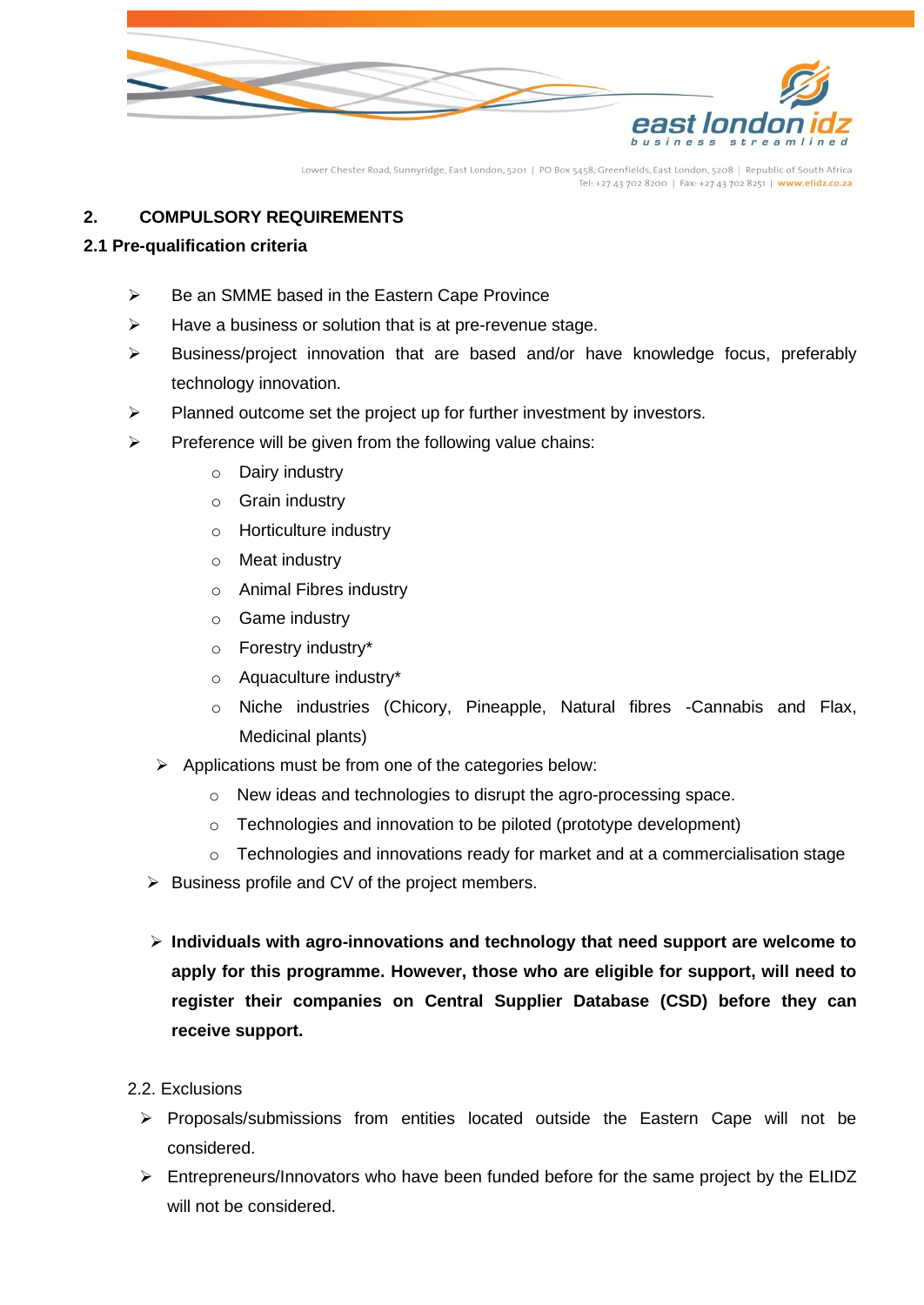

Lower Chester Road, Sunnyridge, East London, 5201 | PO Box 5458, Greenfields, East London, 5208 | Republic of South Africa 

➢ Entrepreneurs/Innovators who are currently incubated and funded by other entities for the same submitted idea will not be considered.

### <span id="page-4-0"></span>**2.3 Screening requirements**

Applicants will be selected based on possession of some of, or most of the areas indicated on the matrix below. Proposals with functionality points of less than the pre-determined minimum percentage of 70% will be eliminated.

## • **Functionality Evaluation Matrix**

| <b>EVALUATION CRITERIA- Competence</b>                                                                                                                                                                                                                                                                                                                                                                               | <b>POINTS</b> | <b>Evaluation</b><br>Returnable<br><b>Documents</b><br>and<br>Methodology                                                                                                                                                                                                                                             |
|----------------------------------------------------------------------------------------------------------------------------------------------------------------------------------------------------------------------------------------------------------------------------------------------------------------------------------------------------------------------------------------------------------------------|---------------|-----------------------------------------------------------------------------------------------------------------------------------------------------------------------------------------------------------------------------------------------------------------------------------------------------------------------|
| <b>IP &amp; Commercialisation</b><br>Does the business own the technology (IP)?<br>If not, will the technology be transferred to<br>the business?<br>Does the applicant have freedom to operate<br>with background IP, legally via contract<br>etc.?<br>Has the applicant described potential route<br>to market and/ or business model?<br>Will the outcome of the project potentially<br>result in competitive IP? | 20            | IP Certificate, [20]<br>Draft filing<br>technology<br>innovation<br>and<br>or<br>addressing the problem if possible [15]<br>and list of IP protection needed for this project [10]<br>None [0]                                                                                                                        |
| Market potential and problem being<br>solved.<br>Is there a clearly identified market need or<br>problem to be solved?<br>Does the proposed solution address the<br>problem or need?<br>Are potential customers/ target markets<br>clearly defined?                                                                                                                                                                  | 20            | • The solution falls under the three categories:<br>1. New ideas and technologies to disrupt the<br>agro-processing space.<br>2. Technologies and innovation to be piloted<br>(prototype development)<br>3. Technologies and innovations ready for<br>market and at a commercialisation<br>• Clear marketing strategy |
| Project plan<br>Is the project plan (activities, deliverables,<br>timelines and budget) in line with the scope<br>of the project?<br>Has the applicant identified potential risks in<br>project and provided a risk mitigation plan?<br><b>Social/Transformational impact</b>                                                                                                                                        | 20<br>10      | articulating/demonstration<br>Project<br>plan<br>of a<br>product, potential risks, Proof of prototype, impact,<br>competitive advantage, etc.<br>Market research documents- Market research                                                                                                                           |
|                                                                                                                                                                                                                                                                                                                                                                                                                      |               |                                                                                                                                                                                                                                                                                                                       |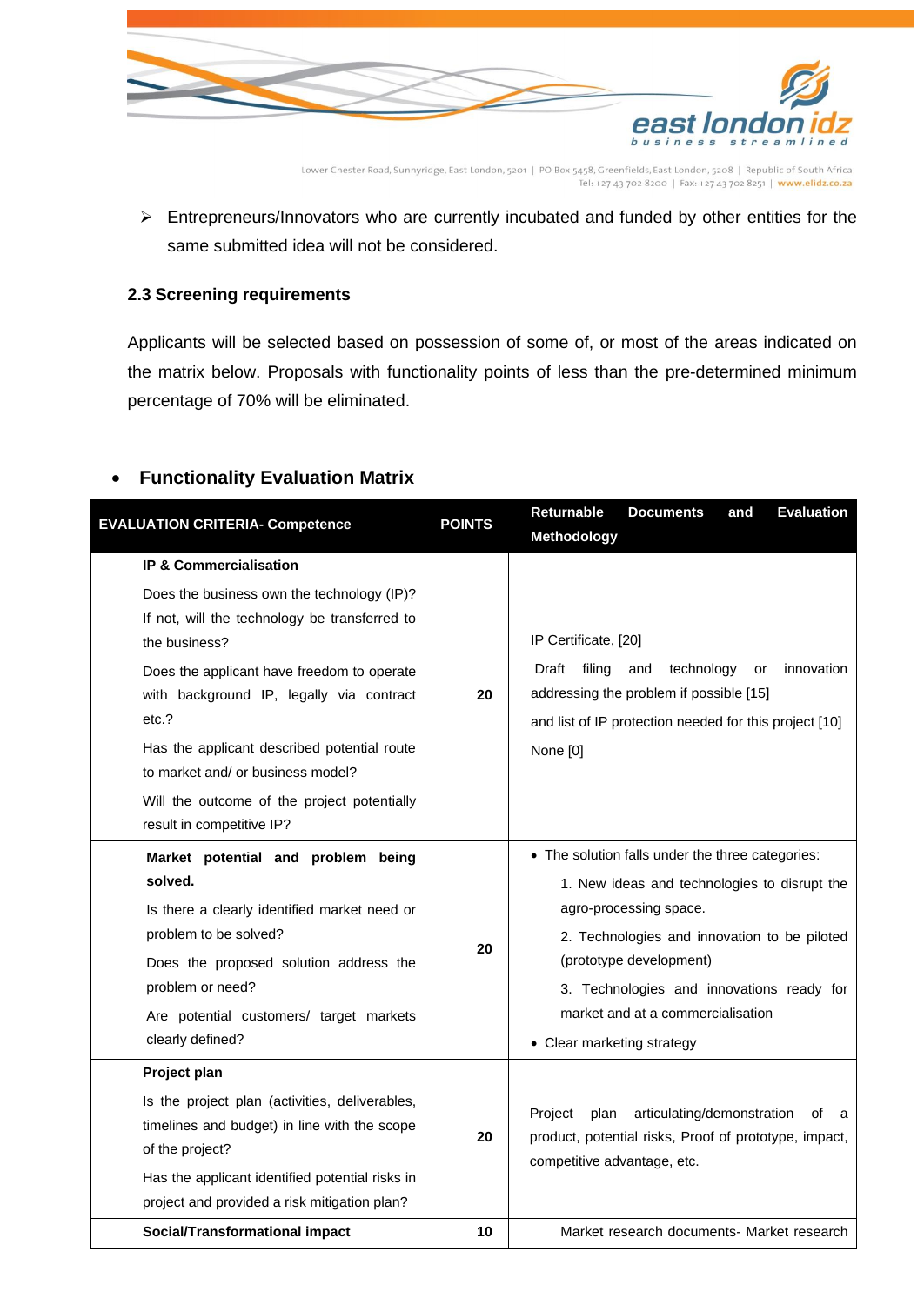

Lower Chester Road, Sunnyridge, East London, 5201 | PO Box 5458, Greenfields, East London, 5208 | Republic of South Africa<br>Tel: +27 43 702 8200 | Fax: +27 43 702 8251 | www.elidz.co.za

| Does the business have >25% BBBEE<br>ownership?<br>Does the business have a transformation<br>plan that gets them beyond BBBEE Level 6<br>within a year?                                                                                                                                                                   |     | showing product/service marketability and<br>applicability in the Eastern Cape or South<br>Africa.                                                                                                                                                     |
|----------------------------------------------------------------------------------------------------------------------------------------------------------------------------------------------------------------------------------------------------------------------------------------------------------------------------|-----|--------------------------------------------------------------------------------------------------------------------------------------------------------------------------------------------------------------------------------------------------------|
| <b>Provincial &amp; National Benefits</b><br>Will the project be contributing to any<br>specific social need e.g. Job creation or<br>quality of life improvement or have an<br>economic impact?<br>Technology or innovation promotes local<br>production<br>and<br>manufacturing,<br>thus<br>contributing to job creation. | 15  | Technology or innovation promotes<br>local<br>production<br>and<br>manufacturing.<br>thus<br>contributing to job creation                                                                                                                              |
| <b>Team</b><br>Does the<br>business<br>have a capable<br>management team?<br>Does the business have the necessary<br>technical skills and expertise to conduct the<br>planned work?<br>Are there external partners involved or<br>portion of work to be contracted to service<br>providers?                                | 15  | Experience and qualification, Expertise/skills<br>related to the project<br>Linkages and collaborations<br>More than 5 years with postgraduate degree [15]<br>Between 1-5 years with bachelor degree [10]<br>Less than 1 year with a grade $12 \,$ [5] |
| <b>Total Score</b>                                                                                                                                                                                                                                                                                                         | 100 |                                                                                                                                                                                                                                                        |

# **Summary of Proposed EOI Evaluation Threshold and Weightings**

| <b>Evaluation Criteria</b> | Minimum Threshold [%] |
|----------------------------|-----------------------|
| Functionality              | 70%                   |

| <b>Evaluation Criteria</b> | <b>Final Weighted Scores</b> |
|----------------------------|------------------------------|
| Functionality              | 100                          |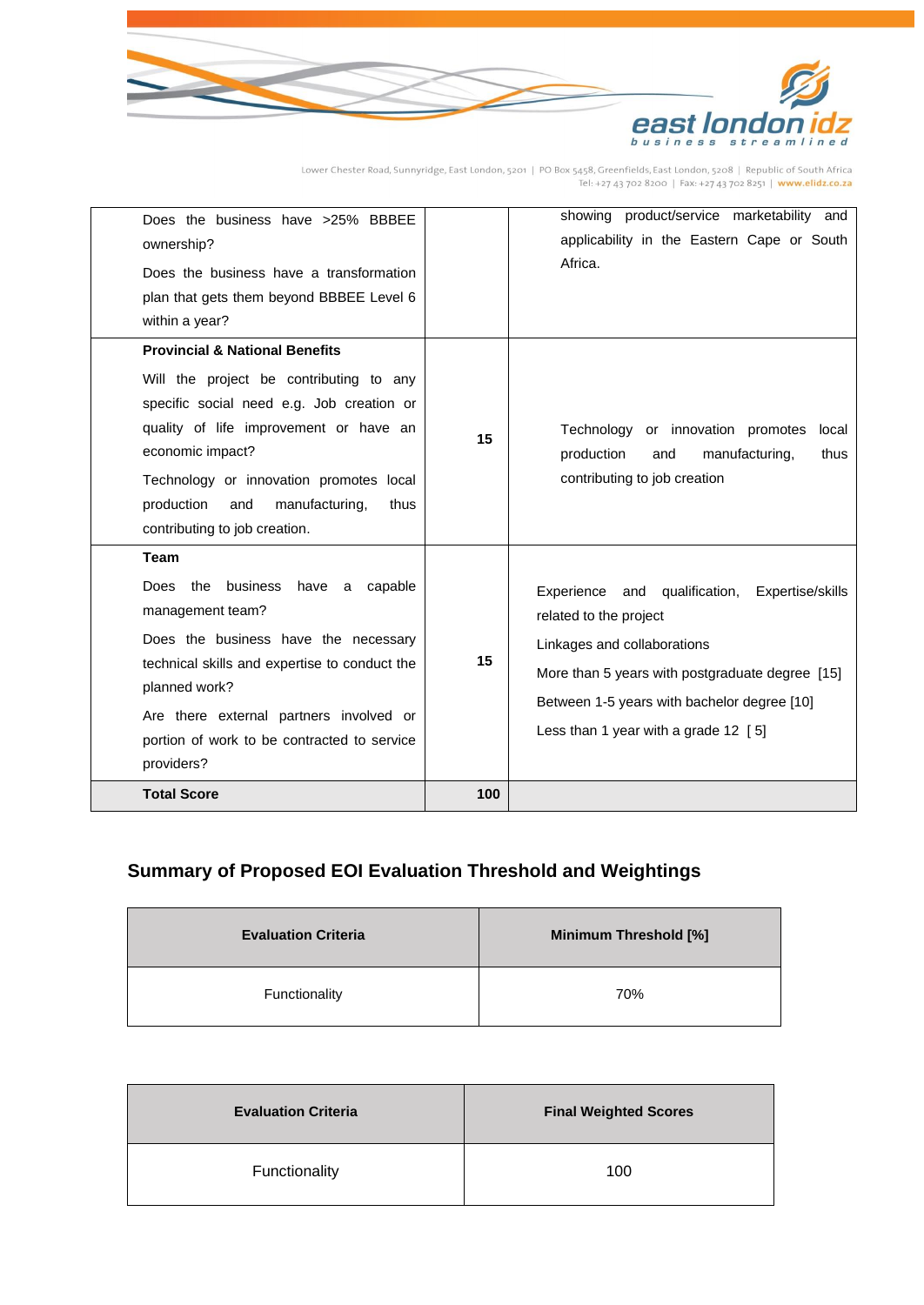

Lower Chester Road, Sunnyridge, East London, 5201 | PO Box 5458, Greenfields, East London, 5208 | Republic of South Africa 

|--|

Applicants will also be screened based on the following:

- Signed ELIDZ Procurement Handbook
- Certified copy of the company registration documents with clear members and/or shareholding and ID document owner/s, members or shareholders
- Certified copy of a valid B-BBEE certificate or sworn affidavit confirming ownership and annual turnover signed and stamped by the Commissioner of Oaths.
- Valid Original SARS Tax Clearance Certification / Tax Pin Code Certificate
- Company VAT Registration Number if applicable
- Completed ELIDZ Expression of Interest Application Form
- Company Profile and Curriculum Vitae (CV) of the company owner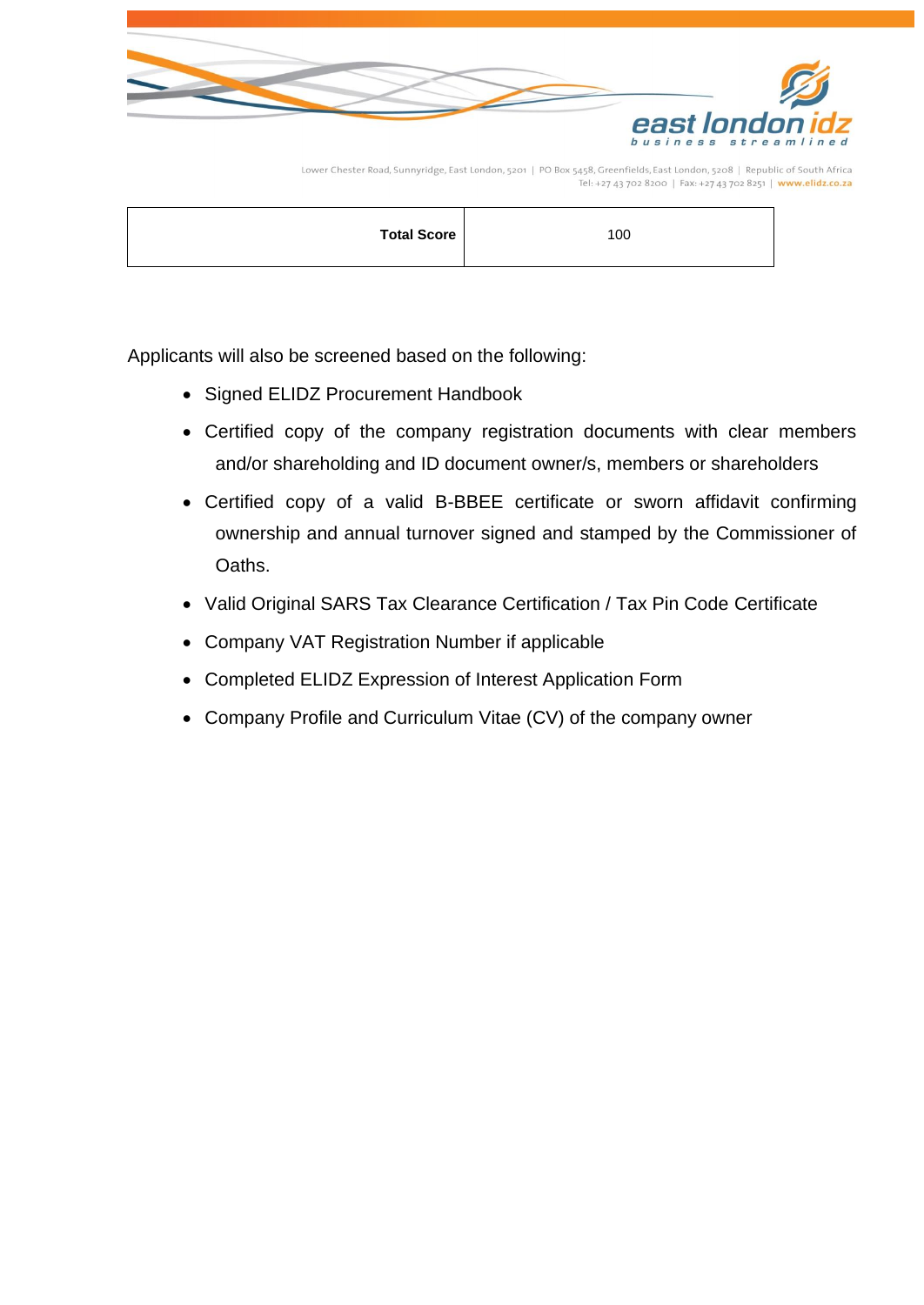

Lower Chester Road, Sunnyridge, East London, 5201 | PO Box 5458, Greenfields, East London, 5208 | Republic of South Africa<br>Tel: +27 43 702 8200 | Fax: +27 43 702 8251 | www.elidz.co.za

# EOI for the development and incubation support of Agro-innovation ideas/prototypes/products

### **Section 1: EXPRESSION OF INTEREST APPLICATION FORM**

### <span id="page-7-0"></span>1. APPLICANT DETAILS

| <b>PROJECT TITLE:</b>         |  |
|-------------------------------|--|
| <b>NAME OF APPLICANT:</b>     |  |
| <b>CITY/TOWN (Applicants</b>  |  |
| Residence):                   |  |
| <b>COUNTRY OF BIRTH:</b>      |  |
| <b>EMAIL ADDRESS:</b>         |  |
| <b>TELEPHONE NUMBER (Land</b> |  |
| Line):                        |  |
| <b>MOBILE PHONE NUMBER:</b>   |  |

### 2. COMPANY DETAILS

| <b>COMPANY NAME:</b>                  |            |           |
|---------------------------------------|------------|-----------|
| <b>COMPANY ADDRESS:</b>               |            |           |
| <b>EMAIL ADDRESS:</b>                 |            |           |
| <b>COMPANY REGISTRATION NUMBER:</b>   |            |           |
| <b>TELEPHONE NUMBER (Land Line):</b>  |            |           |
| <b>MOBILE PHONE NUMBER:</b>           |            |           |
| <b>TURNOVER IN THE LAST FINANCIAL</b> |            |           |
| YEAR:                                 |            |           |
| DOES YOUR PROJECT REQUIRESUPPORT?     | <b>YES</b> | <b>NO</b> |
| TO PROGRESS TO THE NEXT PHASE?        |            |           |
| <b>BEE STATUS:</b>                    |            |           |
|                                       |            |           |
|                                       |            |           |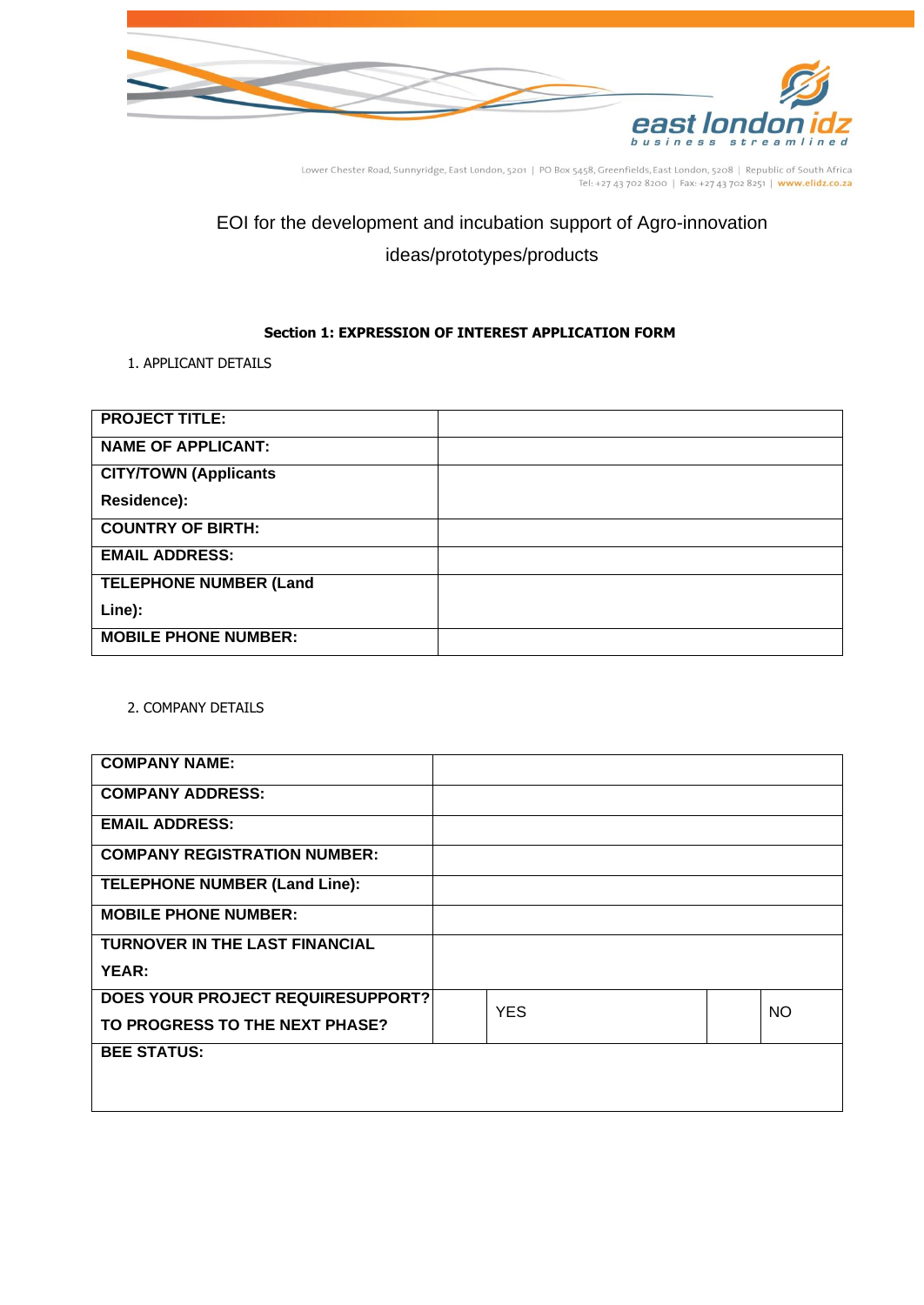2022-EOI-STPECAIIC-008 for the development and incubation support of Agro-innovation ideas/prototypes/products Page 9 of 23

- 3. CATEGORY ALIGNMENT
- 3.1 Select category your innovation is currently need support in:

New ideas and technologies to disrupt the agro-processing space. Technologies and innovation to be piloted (prototype development) Technologies and innovations ready for market and at a commercialisation Other specify\_\_\_\_\_\_\_\_\_\_\_\_\_\_\_\_\_\_\_\_\_\_\_\_\_\_\_

3.2 Select your product/s value chain below:

| Dairy industry         | Game industry                                                                                  |
|------------------------|------------------------------------------------------------------------------------------------|
| Grain industry         | Forestry industry                                                                              |
| Horticulture industry  | Aquaculture industry                                                                           |
| Meat industry          | Niche industries (Chicory, Pineapple, Natural fibres -<br>Cannabis and Flax, Medicinal plants) |
| Animal Fibres industry | Other Specify:                                                                                 |

 $\_$ 

### 4. TECHNOLOGY/INNOVATION INFORMATION

### **4.1 Project Description**

Briefly describe the project. What is the overall/core purpose of the project?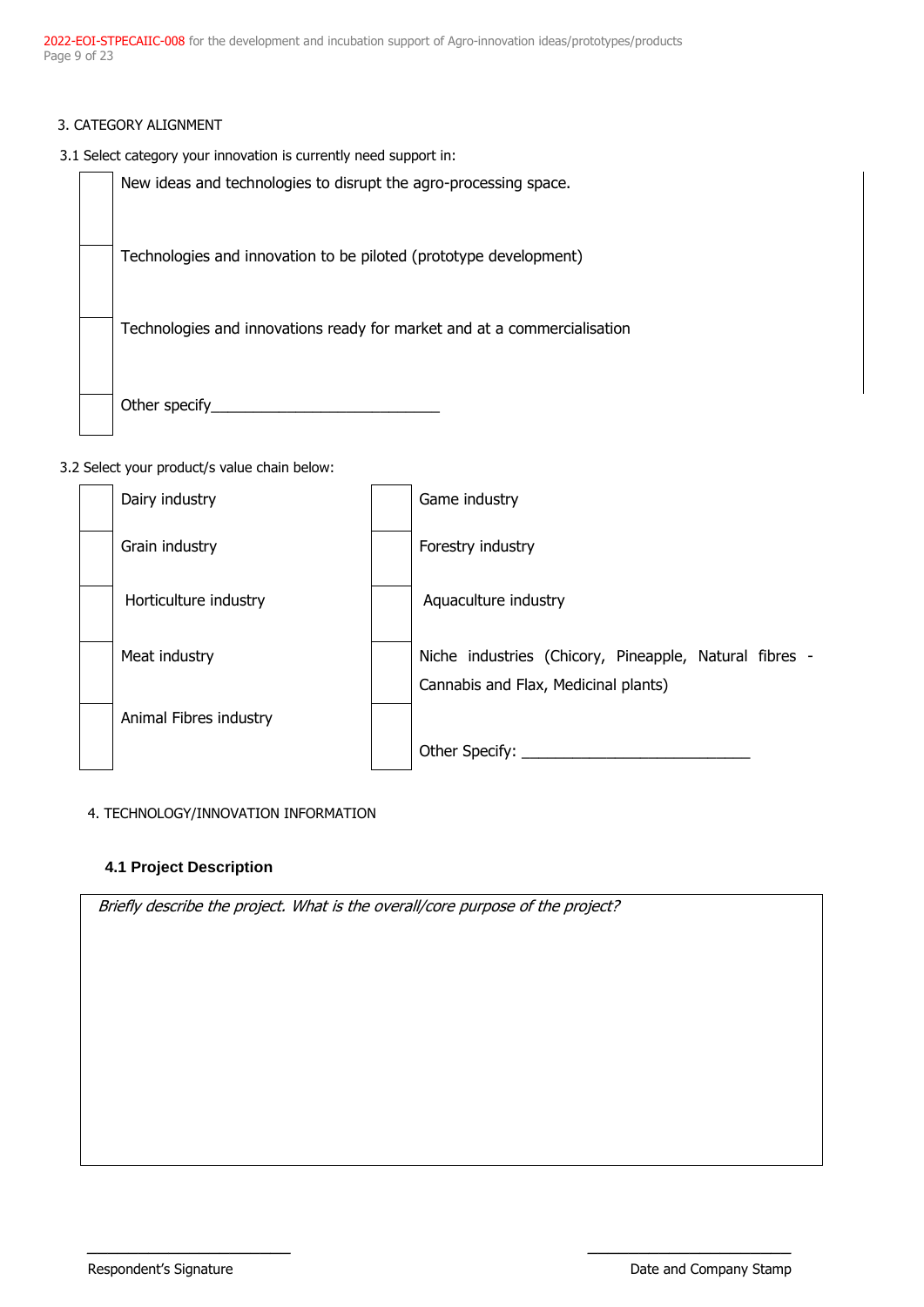### **4.2 Problem Statement or Market Need and Solution**

| What problem/opportunity does the innovative solution or technology aim to solve/exploit?                                                                       |
|-----------------------------------------------------------------------------------------------------------------------------------------------------------------|
|                                                                                                                                                                 |
|                                                                                                                                                                 |
|                                                                                                                                                                 |
|                                                                                                                                                                 |
|                                                                                                                                                                 |
|                                                                                                                                                                 |
|                                                                                                                                                                 |
|                                                                                                                                                                 |
|                                                                                                                                                                 |
| Discuss the market need that you are addressing                                                                                                                 |
|                                                                                                                                                                 |
|                                                                                                                                                                 |
|                                                                                                                                                                 |
|                                                                                                                                                                 |
|                                                                                                                                                                 |
|                                                                                                                                                                 |
|                                                                                                                                                                 |
|                                                                                                                                                                 |
|                                                                                                                                                                 |
| Explain what further innovation is required to develop your innovative solution or technology in order to<br>market it to potential clients?                    |
|                                                                                                                                                                 |
|                                                                                                                                                                 |
|                                                                                                                                                                 |
|                                                                                                                                                                 |
|                                                                                                                                                                 |
|                                                                                                                                                                 |
|                                                                                                                                                                 |
|                                                                                                                                                                 |
|                                                                                                                                                                 |
|                                                                                                                                                                 |
|                                                                                                                                                                 |
| Describe at what stage of development is the innovative solution or technology.                                                                                 |
|                                                                                                                                                                 |
|                                                                                                                                                                 |
|                                                                                                                                                                 |
|                                                                                                                                                                 |
|                                                                                                                                                                 |
|                                                                                                                                                                 |
| Attach a brief summary of preliminary results and pictures of technologies or innovations where                                                                 |
| applicable.                                                                                                                                                     |
|                                                                                                                                                                 |
|                                                                                                                                                                 |
|                                                                                                                                                                 |
|                                                                                                                                                                 |
|                                                                                                                                                                 |
| If you have undertaken some analysis of competing solutions to the stated problem, provide a list of<br>competitors with the same or similar offering to yours. |
|                                                                                                                                                                 |
|                                                                                                                                                                 |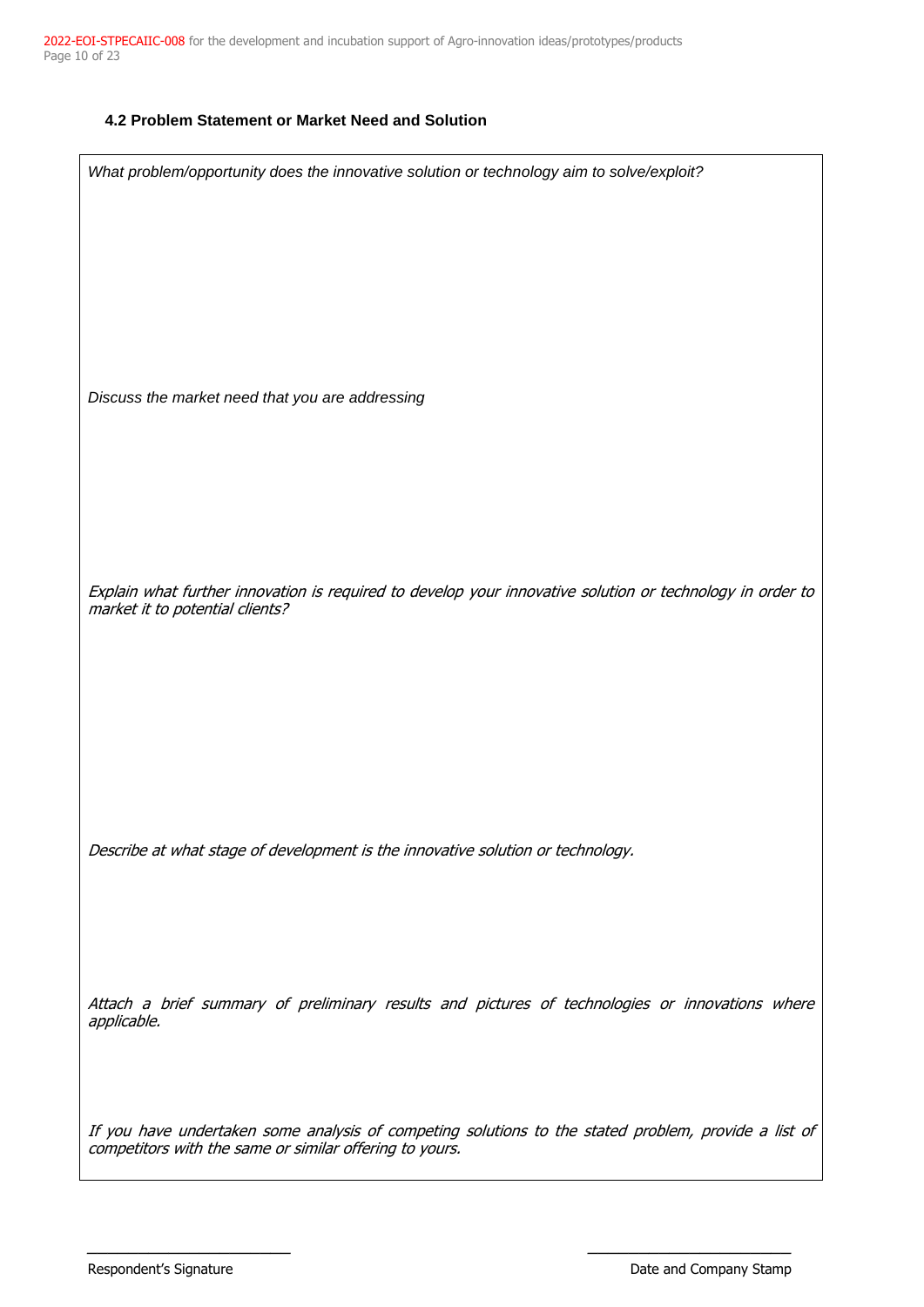Explain how your solution may be better than similar offerings. List the differentiating innovative features.

Where do you plan to implement and/ or roll out your proposed solution/technology (specify the area/s and provide reasons for the choice of the area/s)

### **4.3 Intellectual Property**

Is the solution or technology new or novel? Please elaborate…

What do you see as the most difficult aspect for competitors to copy in your offering?

Do you have patents or other IP protection in place that pertains to the project? If so, who owns the IP and what does the patent/IP protection cover? (Attach Proof).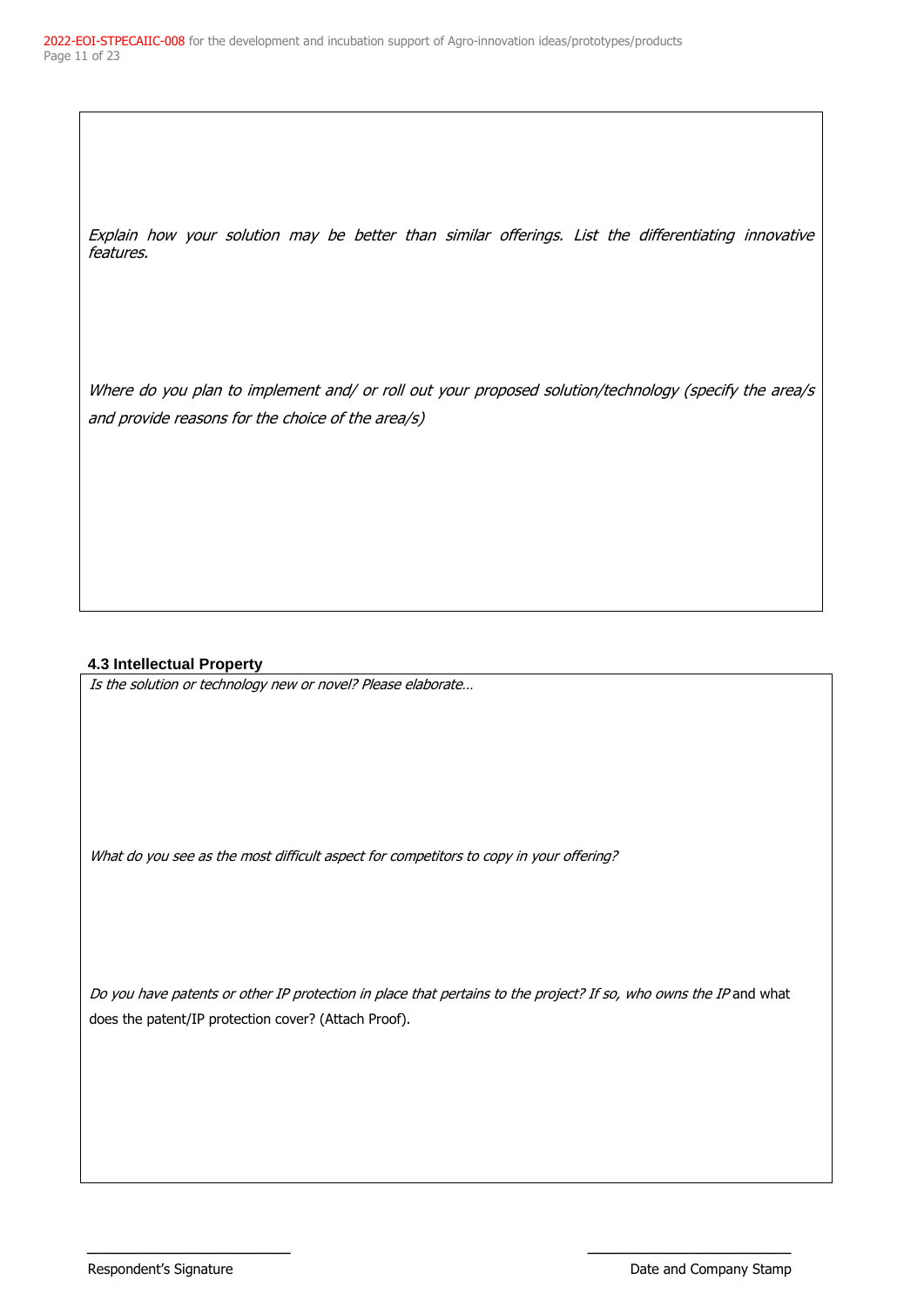| Describe all existing IP relevant to this solution/technology, indicate ownership of the IP and any relevant<br>information on registration of the IP |           |                     |  |  |
|-------------------------------------------------------------------------------------------------------------------------------------------------------|-----------|---------------------|--|--|
| <b>Description</b>                                                                                                                                    | Ownership | <b>Registration</b> |  |  |
|                                                                                                                                                       |           |                     |  |  |
|                                                                                                                                                       |           |                     |  |  |
|                                                                                                                                                       |           |                     |  |  |
|                                                                                                                                                       |           |                     |  |  |
|                                                                                                                                                       |           |                     |  |  |

If you do not have IP in place, briefly describe potential IP that is likely to be developed in this project.

#### **4.4 Project Plan**

(identify activities that should bring you closer to achieving your goals and could entail a combination of technical and business development activities).

What is the applicant going to commit to the execution of the project and reaching the planned deliverables?

How has your project been funded? Provide information on prior funding received for this project (funder's name, amount received, amount expended, and aspect of project funded).

Have you recently approached other potential business partners/funders for financial support? Please provide details of responses.

If so, what is the status of your application? Please attach a brief summary on work already conducted on this project.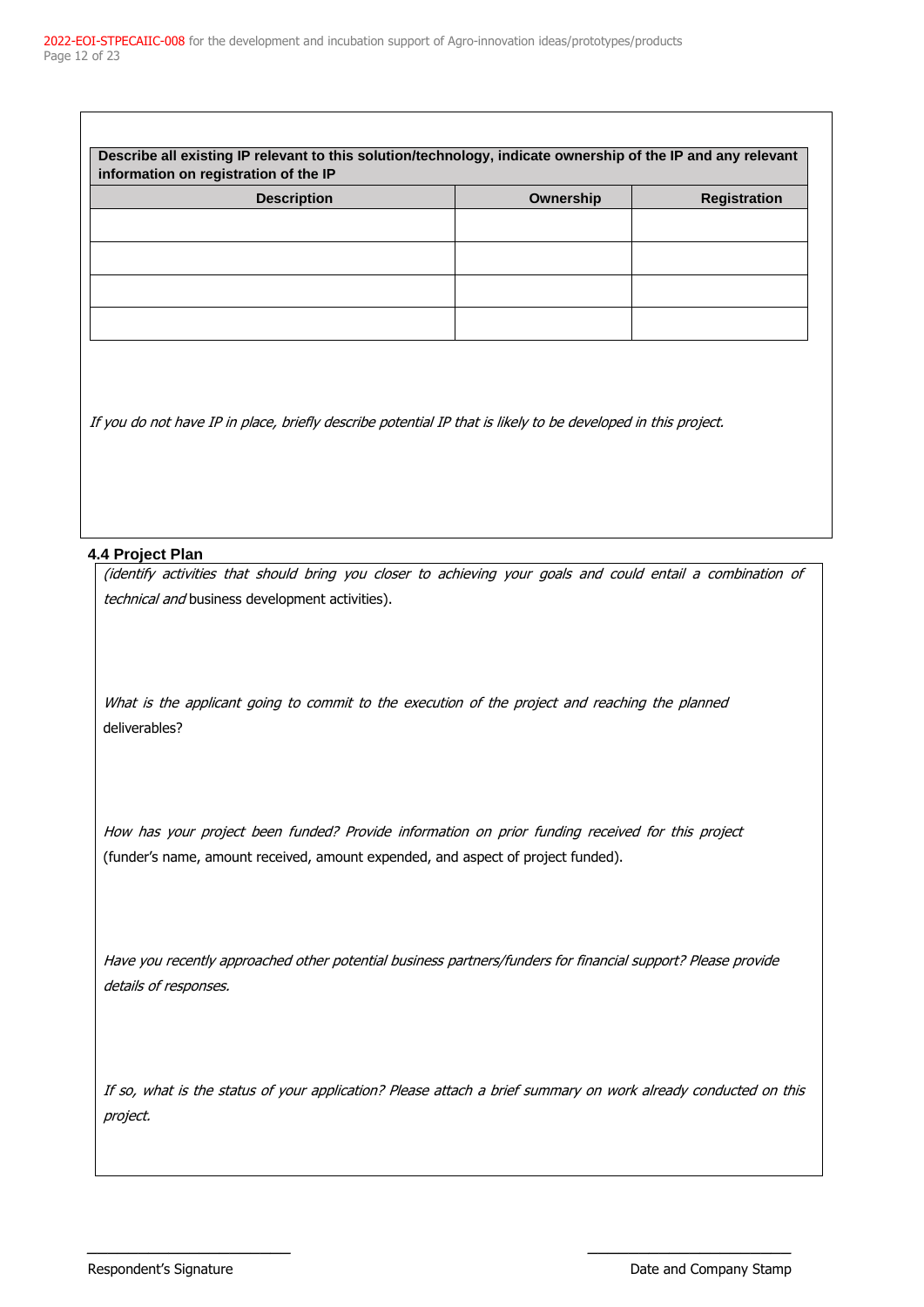What business model you propose to ensure its long-term sustainability?

### **4.5 Commercialisation**

What further activities (beyond the activities listed in section 4.4. would be required before commercialising your Innovation?

Briefly describe your intended commercialisation strategy.

How do you plan to get your offering to the market e.g. Do you plan to license the innovation to another company or manufacture and sell yourself?

 $\_$ 

Describe how your solution will be enhanced/expanded through this Expression of Interests?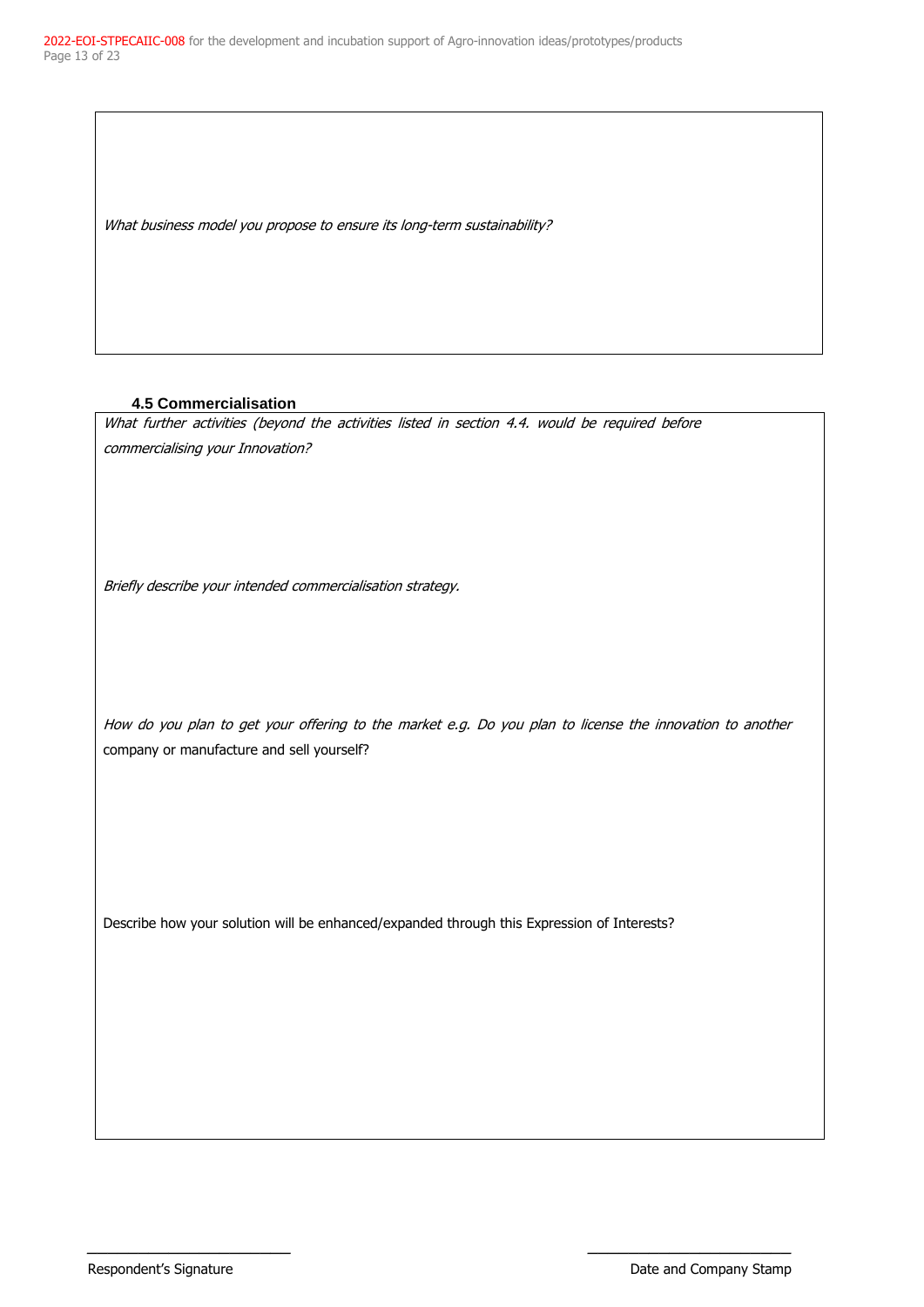2022-EOI-STPECAIIC-008 for the development and incubation support of Agro-innovation ideas/prototypes/products Page 14 of 23

### **4.6 Project Risks**

List any technical and/or commercial risks pertaining to the project and state how these risks will be mitigated.

#### 4.7 TEAM

List the key members of the team involved in the technology or innovation as well as the stakeholders and institutions that have been identified to help in this innovation (Names and Surname with ID No's and copies and their roles in the project)

Provide their qualifying Competence, expertise and capability of the team executing the project (Attach profiles of team members).

List external partners or companies and role/contribution to project (Attach applicable proof of Memorandums of Agreement/Understanding)

 $\_$ 

Any additional information/motivation that will support your application.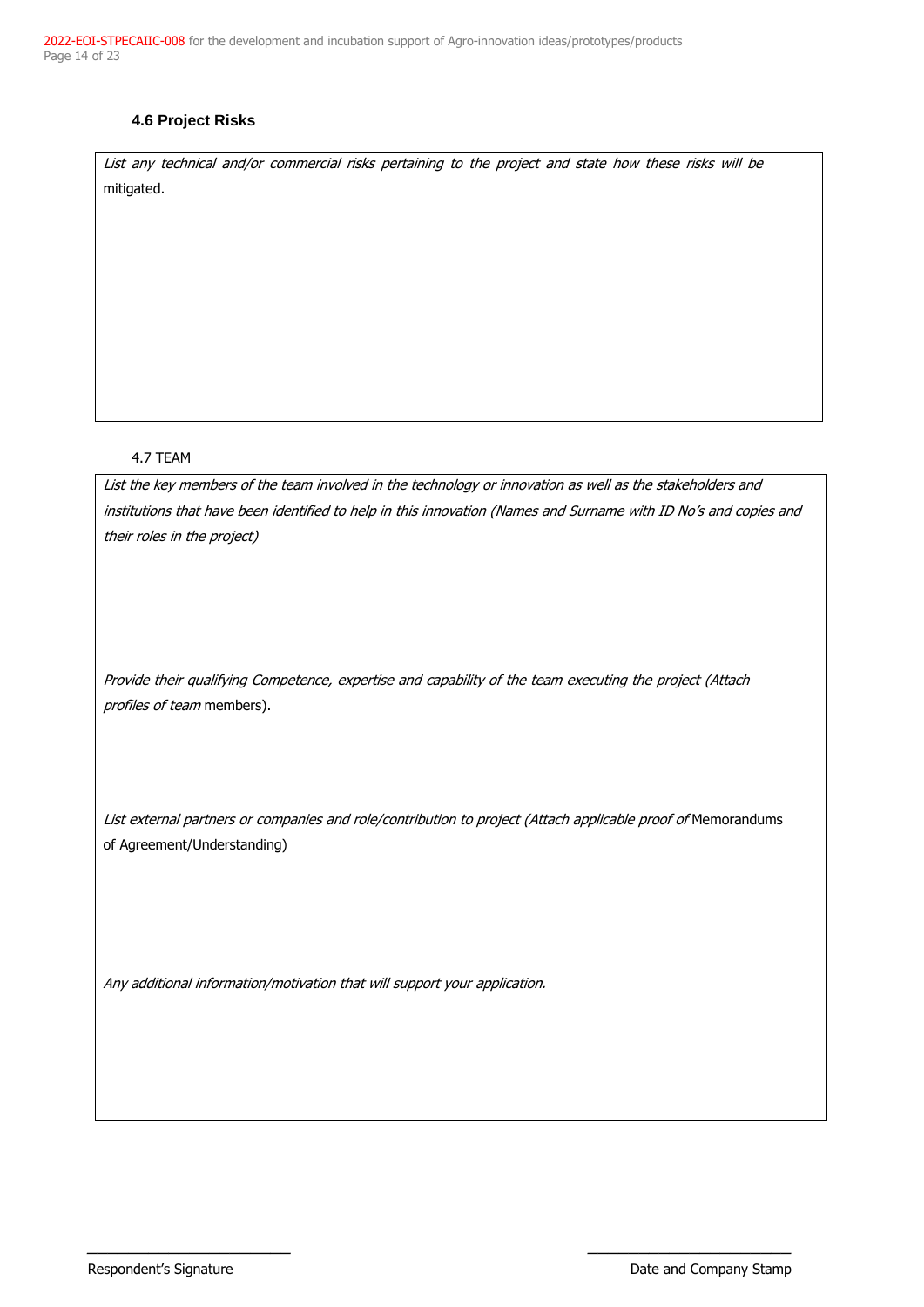# <span id="page-14-0"></span>**2 PLEASE NOTE THE FOLLOWING CONDITIONS ARE APPLICABLE TO ALL TENDERS.**

\_\_\_\_\_\_\_\_\_\_\_\_\_\_\_\_\_\_\_\_\_\_\_\_\_\_\_\_\_\_\_\_\_\_\_\_\_\_\_\_\_\_\_\_\_\_\_\_\_\_\_\_\_\_\_\_\_\_\_\_\_\_\_\_\_\_\_\_\_\_\_\_\_\_\_\_\_\_\_\_

A noncompulsory virtual briefing meeting will be held on **10 February 2022** at **11h00**, applicants may use the Ms Teams link below to join the session:

# Microsoft Teams meeting

### **Join on your computer or mobile app**

**[Click here to join the meeting](https://teams.microsoft.com/l/meetup-join/19%3ameeting_NWQ3MzM4Y2EtZmE1OC00ZjU4LTk4NzYtYzQ5NjQ1YmIyZTk4%40thread.v2/0?context=%7b%22Tid%22%3a%22bd71323e-f0dc-4d06-8e22-af342304bedc%22%2c%22Oid%22%3a%228fe6f956-662e-4f7b-9e6e-68f7522cae12%22%7d)**

[Learn More](https://aka.ms/JoinTeamsMeeting) | [Meeting options](https://teams.microsoft.com/meetingOptions/?organizerId=8fe6f956-662e-4f7b-9e6e-68f7522cae12&tenantId=bd71323e-f0dc-4d06-8e22-af342304bedc&threadId=19_meeting_NWQ3MzM4Y2EtZmE1OC00ZjU4LTk4NzYtYzQ5NjQ1YmIyZTk4@thread.v2&messageId=0&language=en-US)

- Questions relating to the EOI will be accepted until **16H00** on **16 February 2022**. All questions must be submitted to Anathi Mzantsi via e-mail to [Anathi@elidz.co.za;](mailto:zandile@elidz.co.za)
- Response to questions will be sent before **12H00** on the **22 February 2022**;
- The closing date for this tender is at **12H00** on the **25 February 2022**;

\_\_\_\_\_\_\_\_\_\_\_\_\_\_\_\_\_\_\_\_\_\_\_\_\_\_\_\_\_\_\_\_\_\_\_\_\_\_\_\_\_\_\_\_\_\_\_\_\_\_\_\_\_\_\_\_\_\_\_\_\_\_\_\_\_\_\_\_\_\_\_\_\_\_\_\_\_\_\_\_

- Late or incomplete applications will not be considered;
- Expression of interest documents are to be securely bound;
- Any expenses incurred by the applicant in preparing and submitting the application will be for the applicant's account, as the ELIDZ SOC Ltd will not accept any liability in this regard;
- Applications which do not comply with the conditions or which are incomplete will, as a general rule, not be considered.
- Any additional information or clarification will be emailed to all respondents, if necessary.

## <span id="page-14-1"></span>**3 RESPONSE SUBMISSION**

Electronic and hand delivery submissions are both accepted. All hand delivered EOI documents submitted are to be securely bound and submitted in duplicate in the tender box provided at ELIDZ Head Office.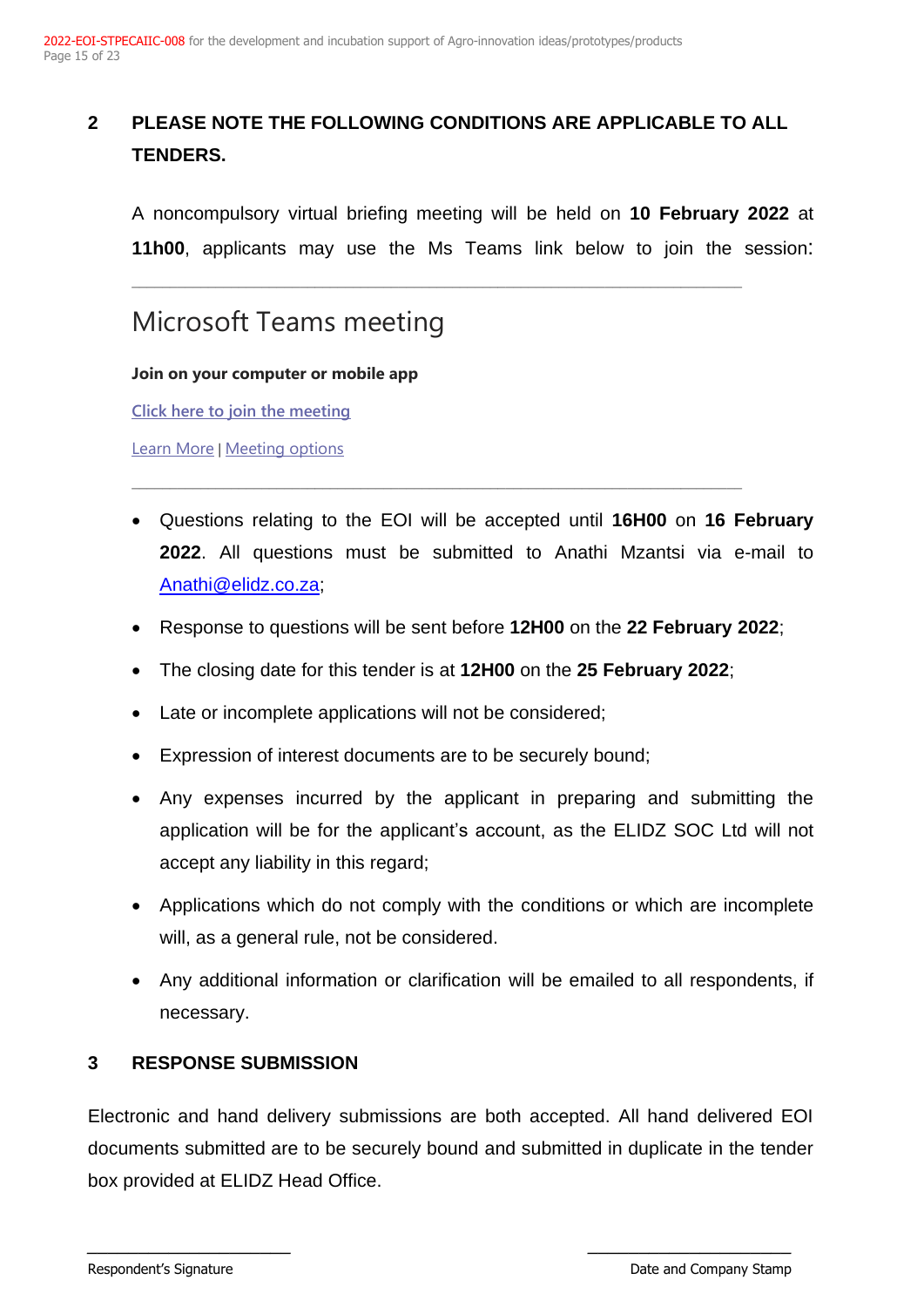# <span id="page-15-0"></span>**4 DELIVERY INSTRUCTIONS FOR EOI**

## **Delivery by hand and electronic**

Submissions delivered by hand and emailed will be accepted, subject line on the email should be marked as "EOI- FOR THE DEVELOPMENT AND INCUBATION SUPPORT OF AGRO-INNOVATION IDEAS/PROTOTYPES/PRODUCTS".

It will be the responsibility of the respondent to ensure that the EOI reaches the ELIDZ. Proof of posting will not be taken as proof of delivery.

The application should be placed in a sealed envelope marked "2022-EOI-STPECAIIC-008 EXPRESSION OF INTEREST FOR THE DEVELOPMENT AND INCUBATION SUPPORT OF AGRO-INNOVATION IDEAS/PROTOTYPES/PRODUCTS" and deposited by hand in the tender box before the closing date and time of 12H00, **25 February 2022**. ELIDZ WILL NOT BE RESPONSIBLE FOR DOCUMENTS PLACED IN AN INCORRECT TENDER BOX.

The tender box will be marked tender name "2022-EOI-STPECAIIC-008 EXPRESSION OF INTEREST FOR THE DEVELOPMENT AND INCUBATION SUPPORT OF AGRO-INNOVATION IDEAS/PROTOTYPES/PRODUCTS" which will be found in the following location: The ELIDZ, Head Office Reception, Lower Chester Road, Sunnyridge, East London, 5201.

## **Application must be marked:**

Attention: Anathi Mzantsi EOI Reference No Details of the submitting company Contact Details of the submitting company

# <span id="page-15-1"></span>**5 BROAD-BASED BLACK ECONOMIC EMPOWERMENT AND SOCIO-ECONOMIC OBLIGATIONS**

Companies with annual turnover less than R10million (Exempted Micro Enterprises or EME's) are automatically awarded a level 4 contributor status,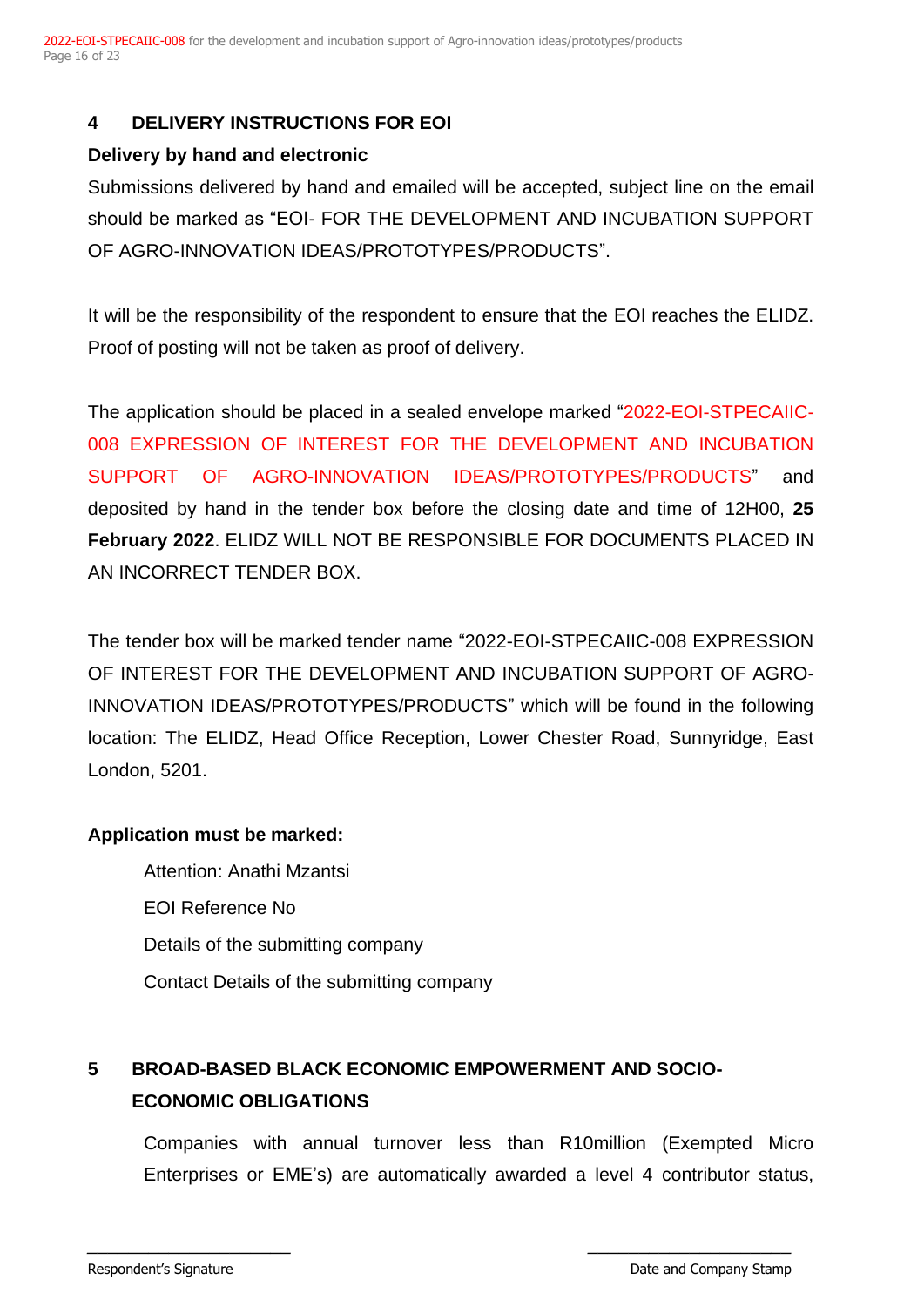unless the EME is Black Owned (more than 50% black ownership), in which case the enterprise will have a level 2 contributor status. EME which is 100% black owned qualifies for a level 1 contributor. In awarding the EME / QSE status, the ELIDZ shall accept a letter from an accounting firm or SARS confirming a company's turnover as less than R10m/ company that has annual revenue less than 50m as well as a sworn affidavit confirming annual turnover and level of black ownership. B-BBEE certificates issued by non-accredited verification agencies will not be accepted as valid proof of a company's B-BBEE status.

Emerging Contractor must be 51% and above black owned, black Women owned, black Youth owned and people with disability.

ELIDZ reserves the right to have the tenderer's Black Economic Empowerment Credentials verified by an independent agency. (Procurement Handbook – Annexure: 1 must be fully completed and supplementary information may be completed by service providers with a turnover of less than R10m and be accompanied by letter from an accounting firm or SARS confirming the company's or sworn affidavit turnover is less than R10m).

## <span id="page-16-0"></span>**6 COMMUNICATION**

For specific queries relating to this EOI enquiries should be submitted to [Anathi@elidz.co.za](mailto:zandile@elidz.co.za) before **16H00 on 16 February 2022**.

Substantially in the form set out in Section 7. In the interest of fairness and transparency, ELIDZ's response to such a query will then be made available to the other applicants who have collected application forms. For the purpose, ELIDZ will communicate with applicants, using the contact details provided to the briefing meeting and/on issue of the application forms to the applicants. Kindly ensure that you provide the **correct** contact details, as ELIDZ will not accept responsibility for being unable to contact a bidder who provided incorrect contact details.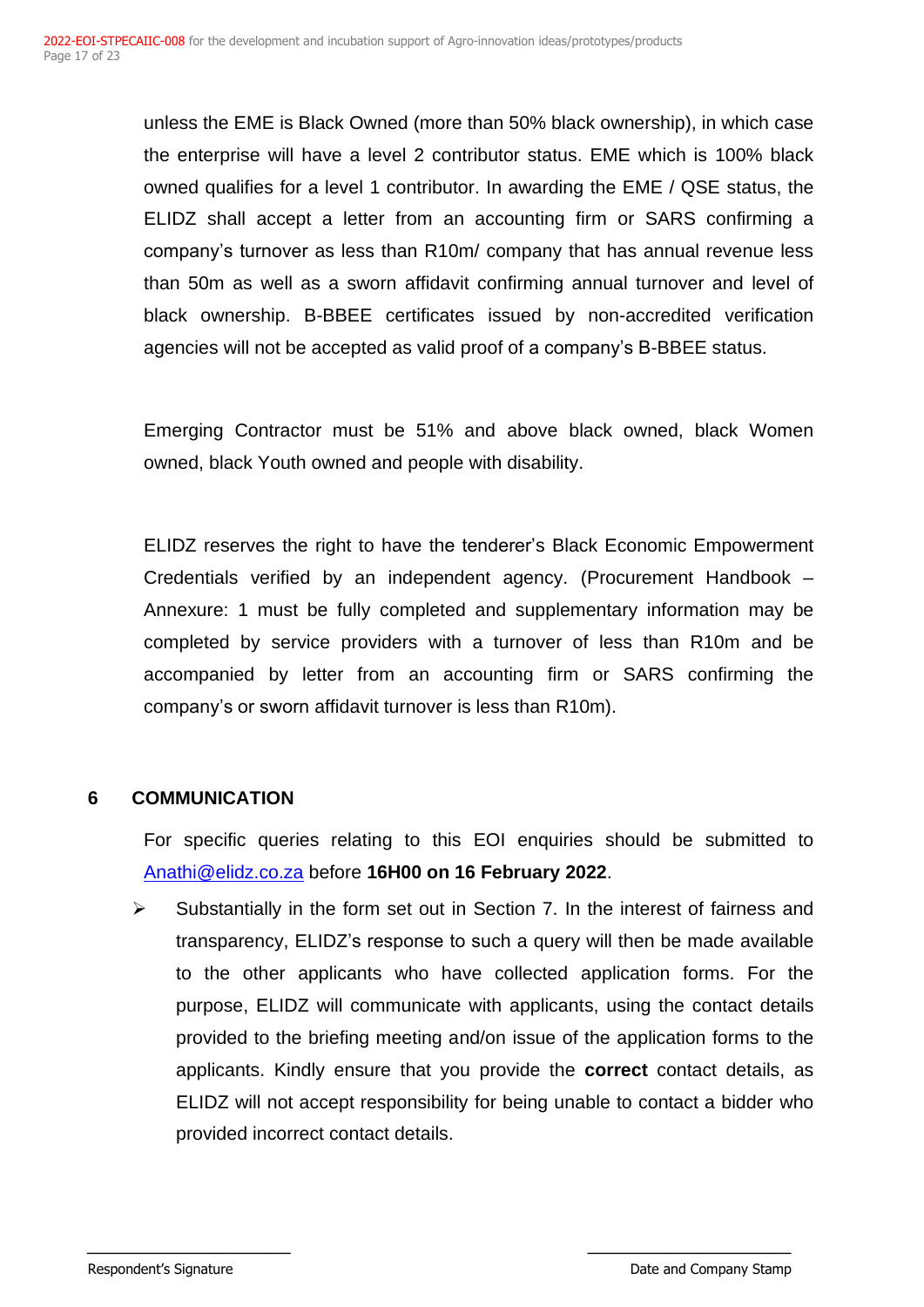- $\triangleright$  After the closing date of the EOI applicants may only communicate with the Supply Chain Officer, at telephone number 043 702 8200, email [Anathi@elidz.co.za](mailto:zandile@elidz.co.za) on any matter relating to this EOI application.
- $\triangleright$  Applicants are to note that changes to its submission will not be considered after the closing date.
- $\triangleright$  Applicants are warned that an application may be liable to disqualification should any attempt be made by a Respondent either directly or indirectly to canvass any officer or employee of ELIDZ in respect of this EOI between the closing date and the date of the award of the business. Furthermore, Respondents found to be in collusion with one another will be automatically disqualified and restricted from doing business with ELIDZ in the future.

# <span id="page-17-0"></span>**7 CONFIDENTIALITY**

## 9.1. POPIA

By submitting this tender, the bidder hereby consents to providing the ELIDZ with personal information as provided in the Protection of Personal Information Act 2013 (POPIA).

## **The ELIDZ undertakes to:**

- i. It will take all reasonable steps and precautions to preserve the integrity of bidders Personal Information and to prevent any corruption or loss of such data.
- ii. It will not do any of the following: copy, compile, collect, collate, process, store, transfer, alter, delete, interfere with or in any other manner use the bidders Personal Information as described in the Act for any purpose other than with the express prior written consent of the bidder.
- iii. Utilize the personal information provided for the purposes of assessment of the tender submitted by the bidder and contracting with the successful bidder as the case may be.
- iv. It will immediately inform the bidder in writing if any Personal Information relating to it has been compromised. The ELIDZ undertakes to immediately inform the bidder in writing as to how it will manage such compromise and what steps will be taken to rectify the situation.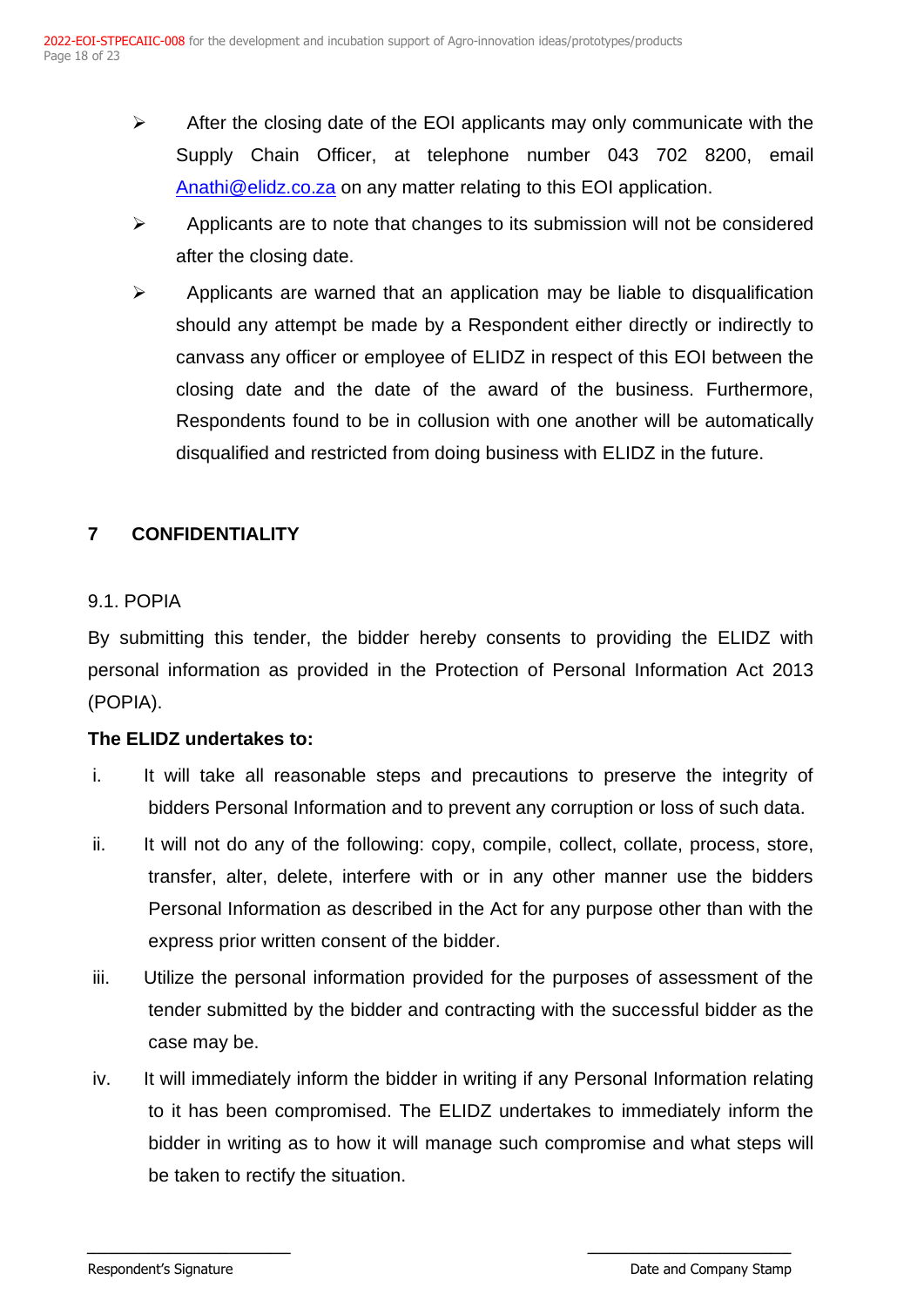- v. Due and reasonable care of the bidder's personal information and not to share the said personal information with any third party unless you have authorised such disclosure or the release of such information is required by law.
- vi. At all times strictly comply with its obligations under Data Protection Legislation.
- vii. Subject to legislative, regulatory, contractual and other legitimate conditions, the respective bidder has certain rights in terms of how their information is processed. The bidder can request access to information or guidance on how to lodge a complaint from or direct a request to exercise afforded rights to the ELIDZ Information Officer, or his/her deputy/ies, or the Information Regulator.
- viii. It will maintain guidelines, policies or procedures for the retention or destruction of data and will retain it only as long as necessary for the identified purposes or to meet legal requirements or policies.
- ix. It shall implement and maintain, at its cost and expense, appropriate, reasonable, technical and organisational measures to prevent loss of, damage to or unauthorised destruction of Personal Information and unlawful access to or Processing of Personal Information.

The ELIDZ shall not incur any liability for costs, loss or damage arising from the use of inaccurate or incomplete data provided by or on behalf of the bidder. All information related to a subsequent contract, both during and after completion, is to be treated with strict confidence. Should the need however arise to divulge any information gleaned from provision of the Services, which is either directly or indirectly related to ELIDZ's business, written approval to divulge such information must be obtained from ELIDZ.

# <span id="page-18-0"></span>**8 INSTRUCTIONS FOR COMPLETION OF EOI**

- 10.1 ELIDZ application must be submitted in one (1) original and must be bound.
- 10.2 All returnable documents listed in the expression of interest [section 4] in this EOI must be returned with your submission.
- 10.3 The person or persons signing the application must be legally authorised by the respondent to do so.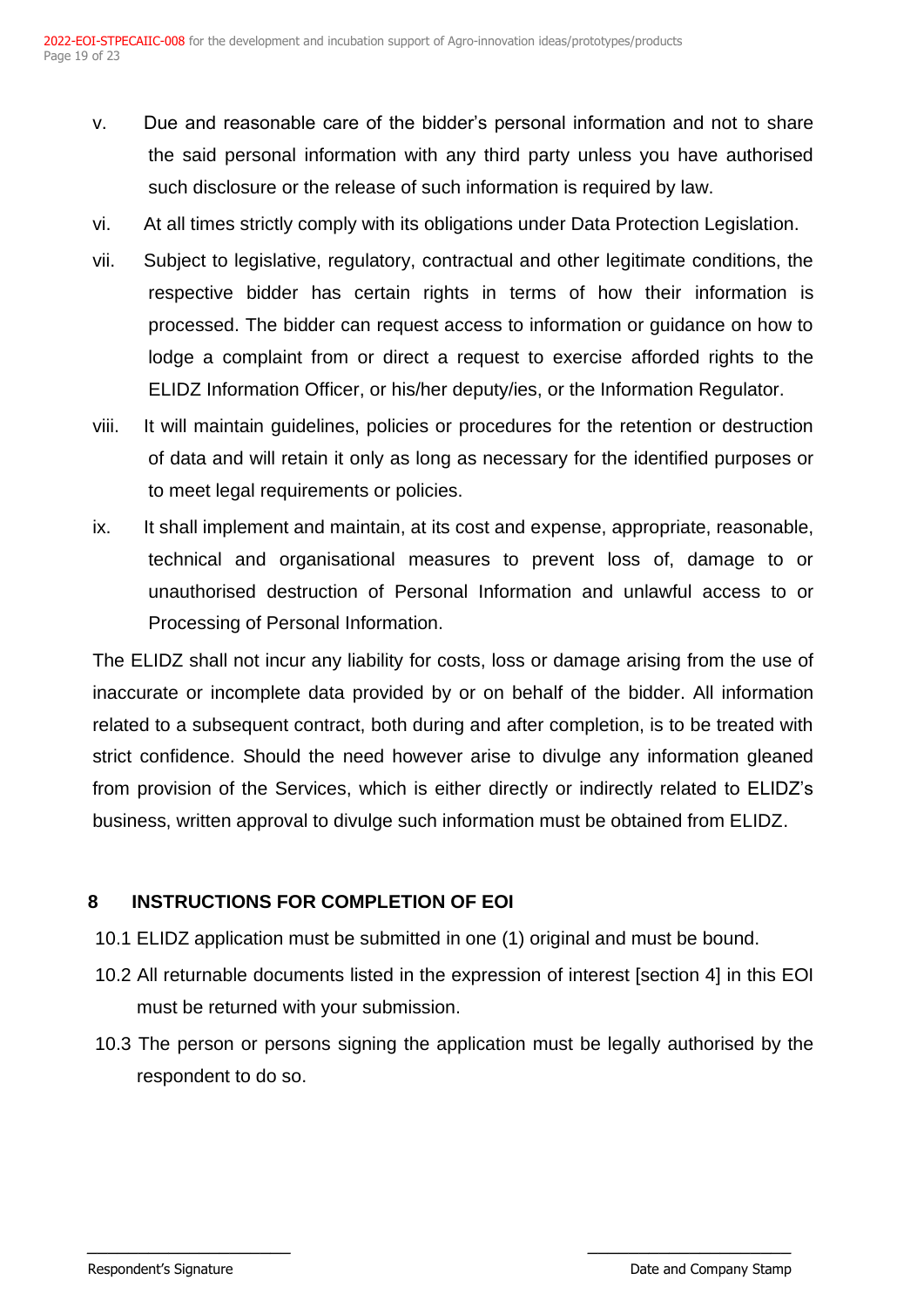# <span id="page-19-0"></span>**9 STATUS OF THIS EOI AND SUBSEQUENT PROCESS**

- 11.1 It is envisaged that applicants to this EOI will be subjected to screening criteria.
- 11.2 This EOI is not an offer to purchase and ELIDZ is under no obligation to accept any proposals in this process and/or the subsequent RFP, which may be issued hereafter.
- 11.3 As this is an Expression of Interest for incubation support only; no business will be awarded through this process.

## <span id="page-19-1"></span>**10 DISCLAIMERS**

Applicants are hereby advised that ELIDZ is not committed to any course of action as a result of its issuance of this EOI and/or its receipt of submissions in response to it. In particular, please note that ELIDZ reserves the right and at its sole and full discretion to:

- a) take no further action whatsoever, if it so decides
- b) withdraw from this process and the provisions of this project at any time;
- c) select the EOI and participants based on ELIDZ's selection criteria;
- d) change the dates of submission;
- e) not bind itself to accept any or all of the EOI applications;
- f) validate any information submitted by applicants in response to the advert.
- g) not accept any changes or purported changes by the applicants to the application after the closing date.

ELIDZ's decisions will be final and no correspondence will be entered into after the selection process. You will be formally notified of your result.

Kindly note that ELIDZ will not reimburse any applicants for any preparatory costs or other work performed in connection with this application submission.

## <span id="page-19-2"></span>**11 TAX COMPLIANCE**

## Tax Requirements

Applicant must ensure compliance with their Tax obligations.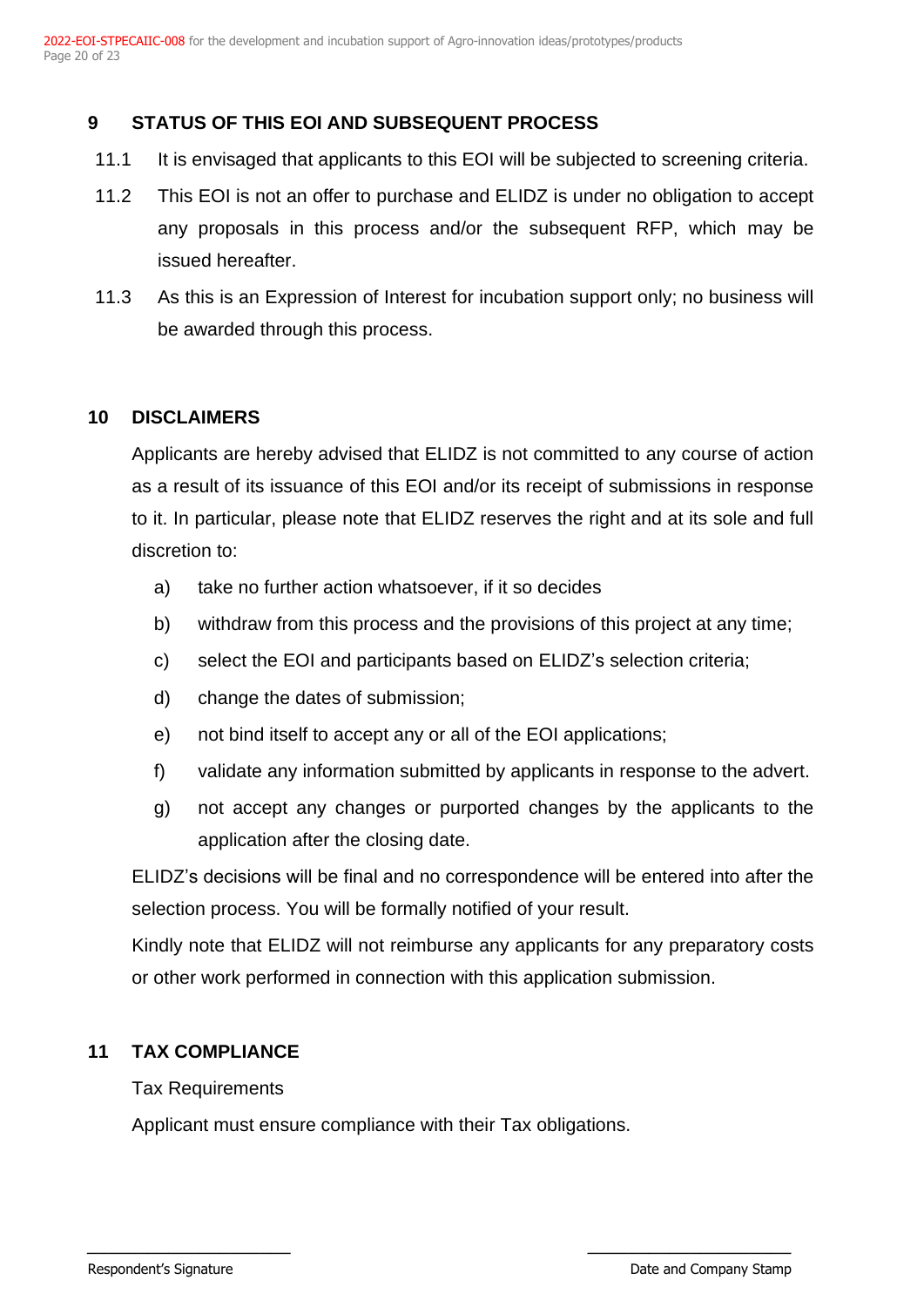Applicants are required to submit their unique personal ID number (PIN) issued by SARS to enable the ELIDZ to view the tax payer's profile and tax status.

Application for tax compliance status (TCS) or PIN may also be made via e-filing.

Applicants may also submit a printed TCS together with the application.

## <span id="page-20-0"></span>**12 PROTECTION OF PERSONAL DATA**

In responding to this application, ELIDZ acknowledges that it may obtain and have access to personal data of the Respondents. ELIDZ agrees that it shall only process the information disclosed by applicants in their response to this application for selecting participants in accordance with any applicable law. Furthermore, ELIDZ will not otherwise modify, amend or alter any personal data submitted by Respondents or disclose or permit the disclosure of any personal data to any Third Party without the prior written consent from the applicants.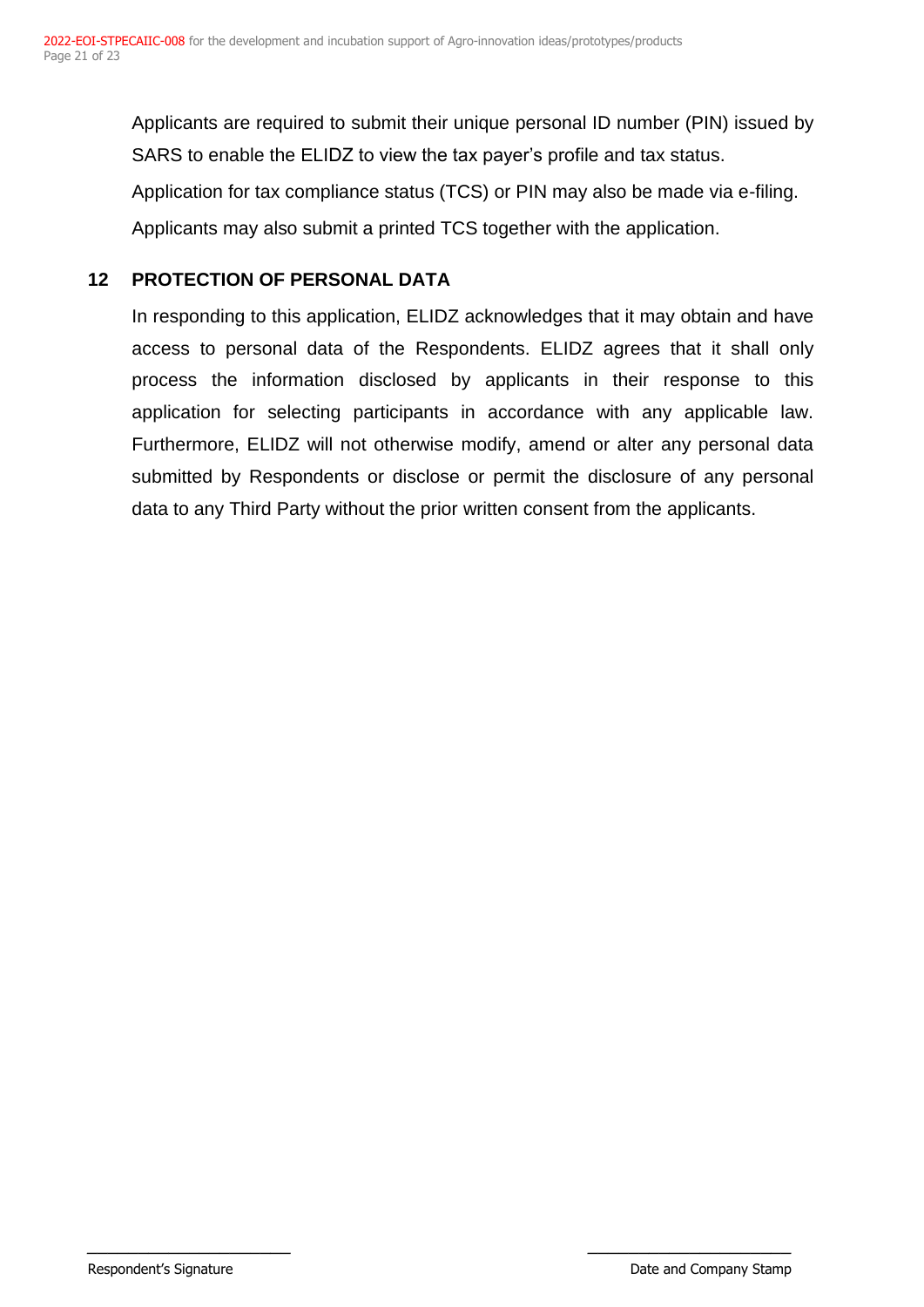# **CHECK LIST**

| <b>ITEM</b>                                                                                                                                                                                                                          | <b>TICK</b> |
|--------------------------------------------------------------------------------------------------------------------------------------------------------------------------------------------------------------------------------------|-------------|
| <b>Supporting Documentation to be Submitted</b>                                                                                                                                                                                      |             |
| Signed ELIDZ Procurement Handbook                                                                                                                                                                                                    |             |
| Selected area of competence / Category alignment of the project                                                                                                                                                                      |             |
| Certified copy of the company registration documents with clear members<br>and/or shareholding and ID document owner/s, members or shareholders                                                                                      |             |
| Valid Original SARS Tax Clearance Certificate / Tax Pin Code Certificate                                                                                                                                                             |             |
| Company VAT Registration Number if applicable                                                                                                                                                                                        |             |
| Certified copy of a valid B-BBEE certificate or sworn affidavit confirming<br>ownership and annual turnover signed and stamped by the Commissioner of<br>Oaths                                                                       |             |
| Company Profile and/ Curriculum Vitae (CV) and Qualifications with<br>certificates as returnable documents for in minimum requirement criteria                                                                                       |             |
| Potential of the Innovation (Drawings/Sketches)                                                                                                                                                                                      |             |
| Stage of the Innovation (Idea, prototype stage, etc.)                                                                                                                                                                                |             |
| <b>COMPULSORY DOCUMENTATION TO BE SUBMITTED</b>                                                                                                                                                                                      |             |
| All companies in joint venture must submit (e.g., ELIDZ Procurement<br>handbook, Valid Tax Clearance/Pin, Consolidated B-BBEE Certificates,<br>Business Reg. etc.) and Joint Venture Participation Split (%) and signed<br>Agreement |             |
| Value of the Innovation (Market Research)                                                                                                                                                                                            |             |
| Project plan                                                                                                                                                                                                                         |             |
| Completed expression of interest application form                                                                                                                                                                                    |             |

The successful Respondent will be required to ensure the validity of all returnable documents, including but not limited to its Tax Clearance Certificate and valid B-BBEE Verification Certificate, for the duration of any contract emanating from this EOI/EOI.